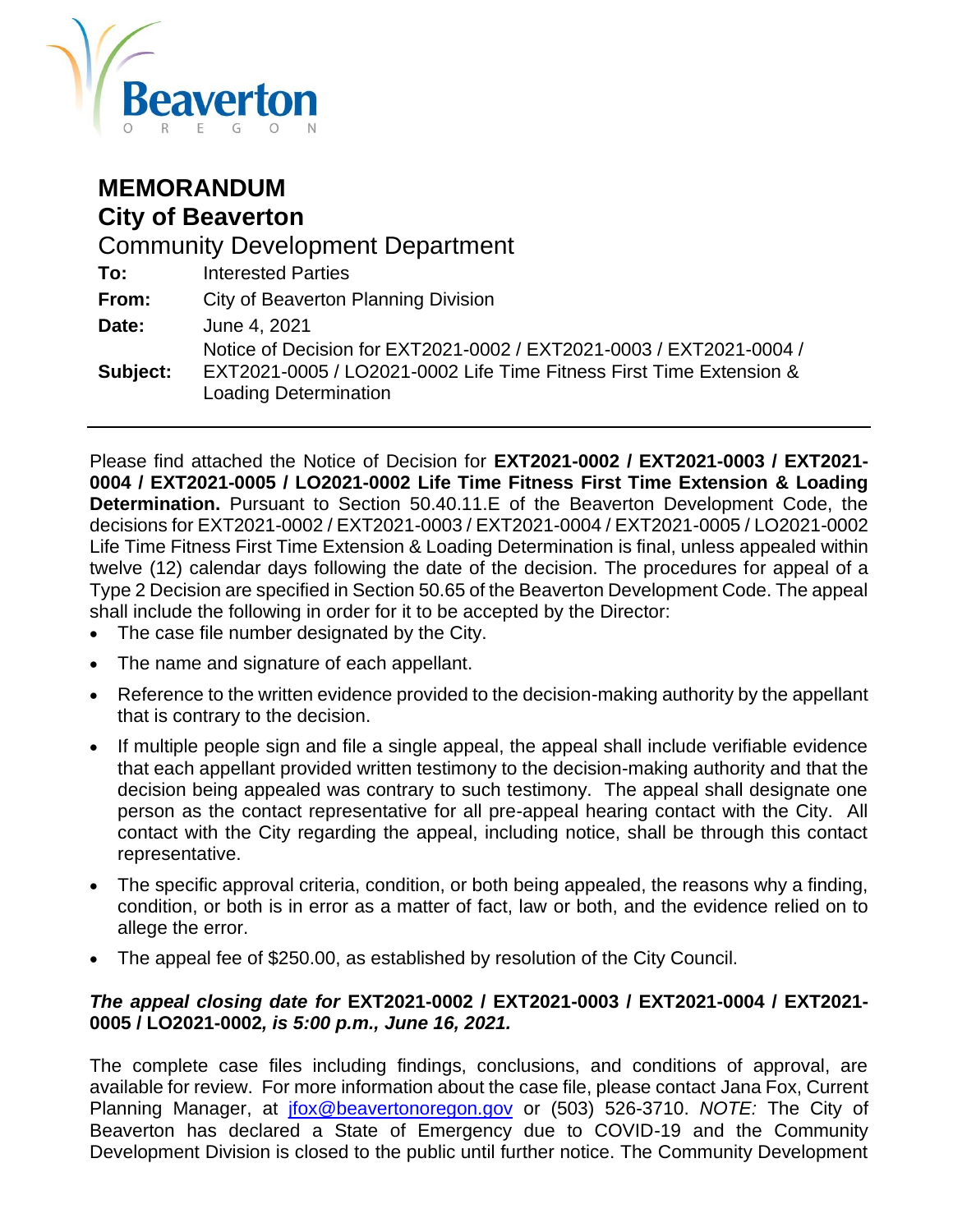Department is evaluating temporary changes to processes and procedures to respond appropriately to the COVID-19 State of Emergency and is committed to ensuring that the land use review process continues to fulfill the requirements of state and local law while protecting the health and wellbeing of the community.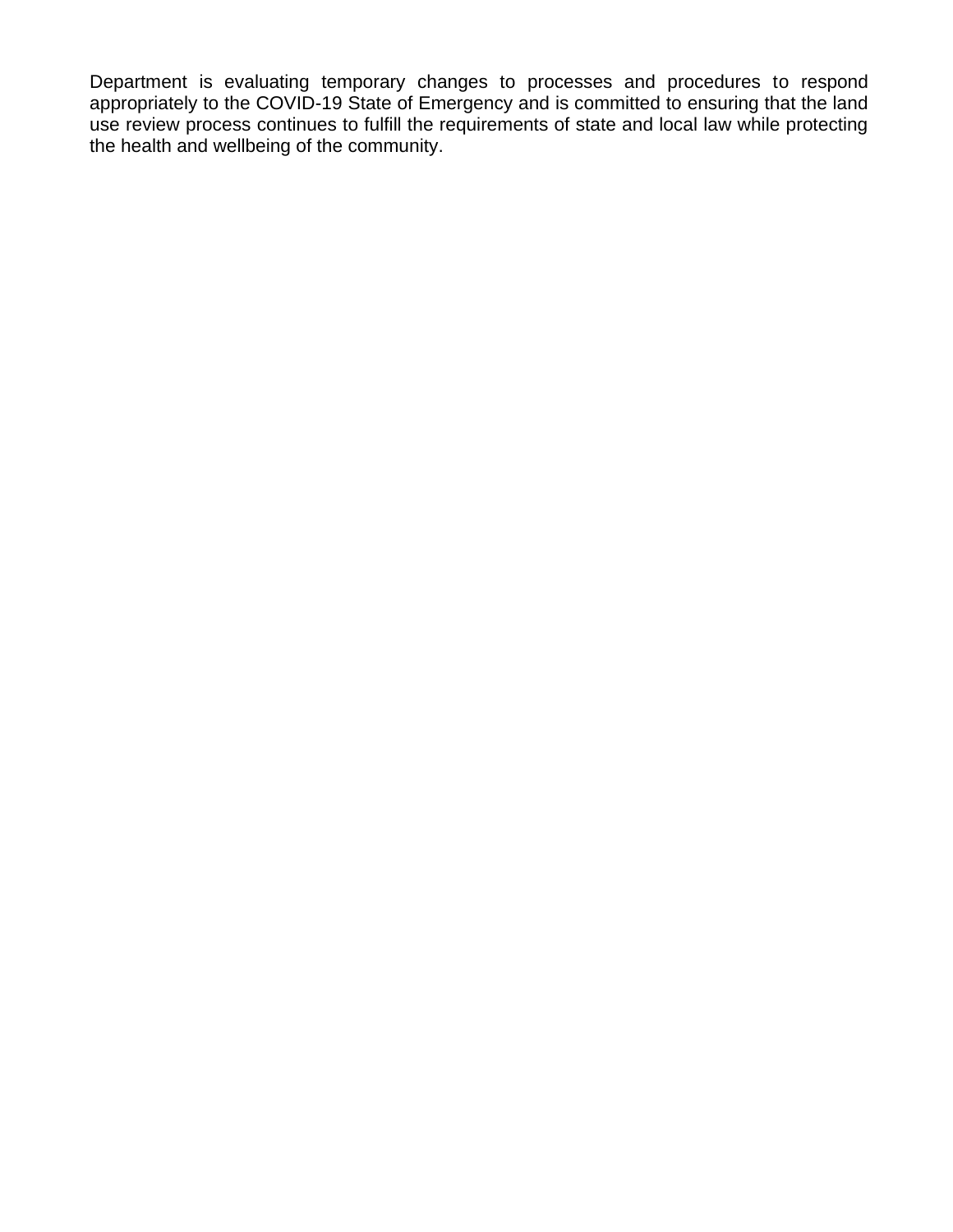

CITY OF BEAVERTON Planning Division Community Development Department Tel: 503-526-2420 www.beavertonoregon.gov

# <span id="page-2-0"></span>**NOTICE OF DIRECTOR'S DECISION**

**Date:** June 4, 2021

**Application/project name**: Life Time Fitness First Time Extension & Loading Determination

**Application Numbers:** EXT2021-0002 / EXT2021- 0003 / EXT2021-0004 / EXT2021-0005 / LO2021- 0002

**Proposal:** The applicant, Life Time Fitness, is seeking time extensions for previously approved Design Review Three (DR2018-0128), Lot Consolidation (LD2019-0008), Sidewalk Design Modification (SDM2018-0007), and Tree Plan Two (TP2018-0009) applications. The applicant has also applied for a Loading Determination application to reauthorize the previously approved Loading Determination which is not eligible for a



Time Extension application. This is the first time extension request for the project. If approved the time extensions would extend the expiration date for the Design Review, Replat Lot Consolidation, Sidewalk Design Modification, and Tree Plan Two applications to August 13, 2023. No changes to the originally approved applications are being proposed. All critical facilities required for this development were evaluated during the review of the original applications referenced above. All conditions of approval still apply.

**Proposal location:** The primary site is located north of Highway 26, west of SW Cedar Hills Boulevard, and South of SW Barnes Road. The project site is also identified as Washington County Assessor's Map 1S103A, Tax Lot 1700. Limited street and utility work is proposed offsite on 165 SW Cedar Hills Boulevard (Washington County Assessor's Map 1S103AB, Tax Lot 200) and 11525 SW Choban Lane (Washington County Assessor's Map 1S103BA, Tax Lots 1300, 1400 and 2300).

**Applicant:** LTF Real Estate Company

**Recommendation:** APPROVAL of EXT2021-0002 / EXT2021-0003 / EXT2021-0004 / EXT2021-0005 / LO2021-0002 subject to conditions identified at the end of this report.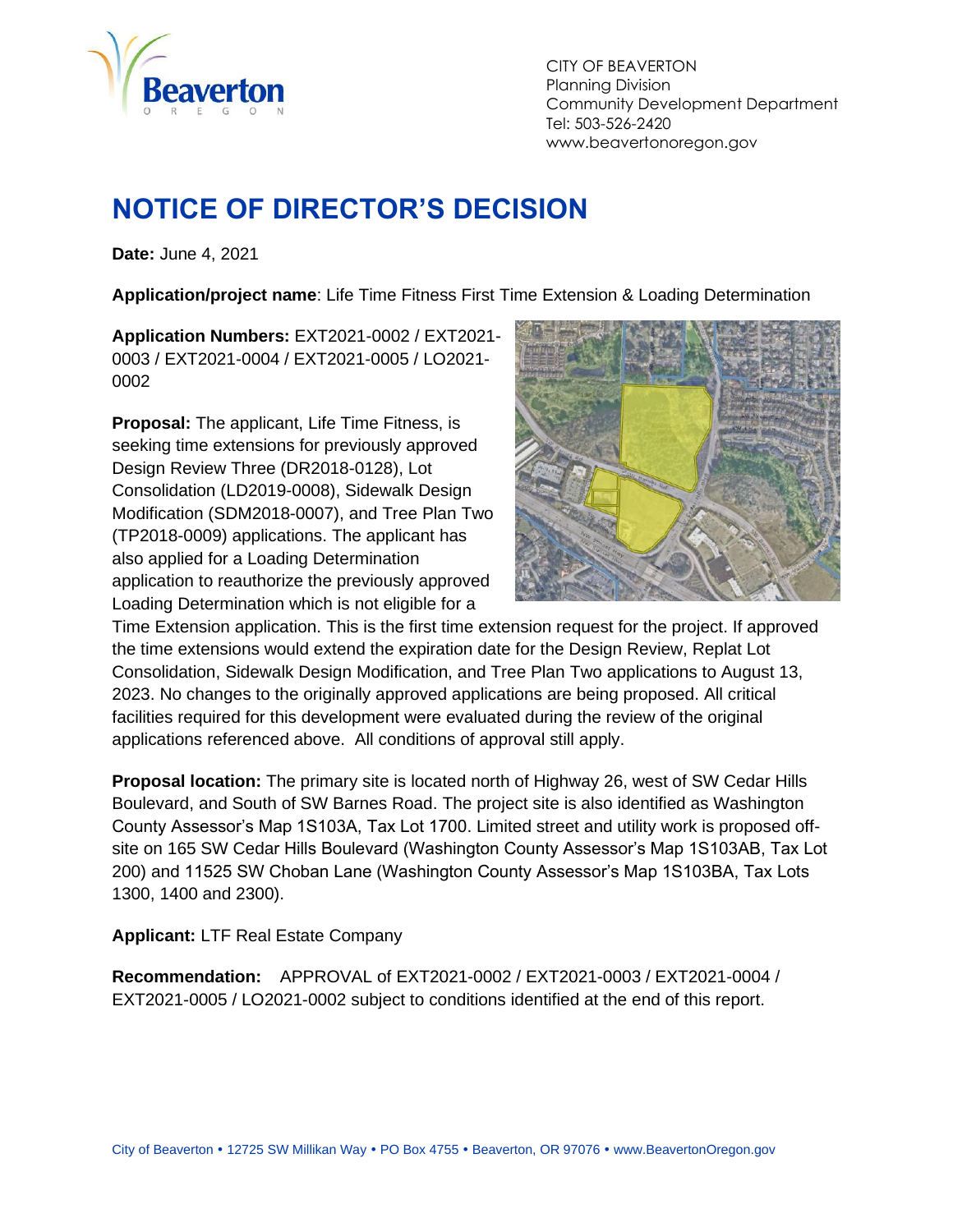#### **Contact information:**

| City staff representative:    | Jana Fox, Current Planning Manager<br>503-526-3710<br>jfox@BeavertonOregon.gov                |
|-------------------------------|-----------------------------------------------------------------------------------------------|
| Applicant representative:     | Dana Krawcuk<br><b>Stoel Rives LLP</b><br>760 SW Ninth Ave., Suite 3000<br>Portland, OR 97205 |
| Property owner/<br>Applicant: | LTF Real Estate Company, Inc.<br>2902 Corporate Place<br>Chanhassen, MN 55317                 |
|                               | J. Peterkort & Company<br>9755 SW Barnes Road, Suite 690<br>Portland, OR 97225                |
|                               | George & Anastasia Choban<br>4245 NW 174th Ave<br>Portland, OR 97229                          |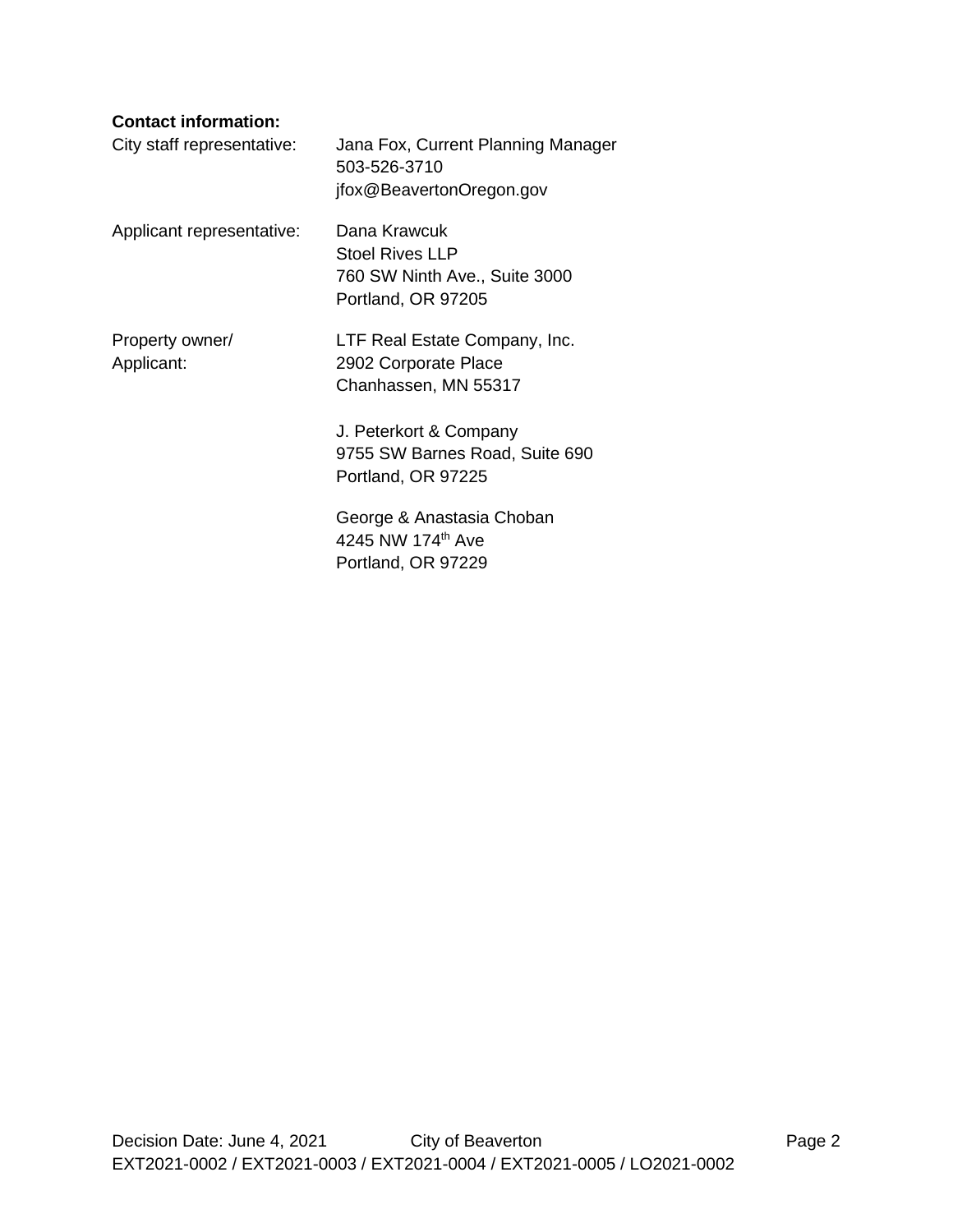# **Existing conditions**

**Zoning:** Corridor Commercial (CC), Washington County Interim (WACnty), Residential-Urban High Density (R1)

Site conditions: The existing main Life Time site is under construction with the Life Time facility. Minor work proposed on the site to the west, including removal of trees and construction of a public street, the site currently contains a restaurant. North across SW Barnes Road the site is currently vacant where a utility extension is proposed.

**Site Size:** 8.56 acres (Life Time Fitness Site)

Location: At the southwest corner of the intersection of SW Cedar Hills Boulevard and SW Barnes Road.

Neighborhood Association Committee: Beaverton Central NAC

# **Direction Zoning Uses** North R1 Vacant South Hwy 26 Hwy 26 East: CC CC Shopping Center West: WACnty Restaurant

#### **Table 1: Surrounding uses**

# **Application information**

#### **Table 2: Application summaries**

| <b>Application</b> | <b>Application type</b> | <b>Proposal summary</b>                      | <b>Approval criteria</b><br><b>location</b> |
|--------------------|-------------------------|----------------------------------------------|---------------------------------------------|
| EXT2021-0002       | Time Extension          | <b>First Time Extension</b><br>(DR2018-0128) | <b>Development Code</b><br>Section 50.93    |
| EXT2021-0003       | Time Extension          | First Time Extension<br>(LD2019-0008)        | <b>Development Code</b><br>Section 50.93    |
| EXT2021-0004       | Time Extension          | First Time Extension<br>(SDM2018-0007)       | <b>Development Code</b><br>Section 50.93    |
| EXT2021-0005       | Time Extension          | First Time Extension<br>(TP2018-0009)        | Development Code<br>Section 50.93           |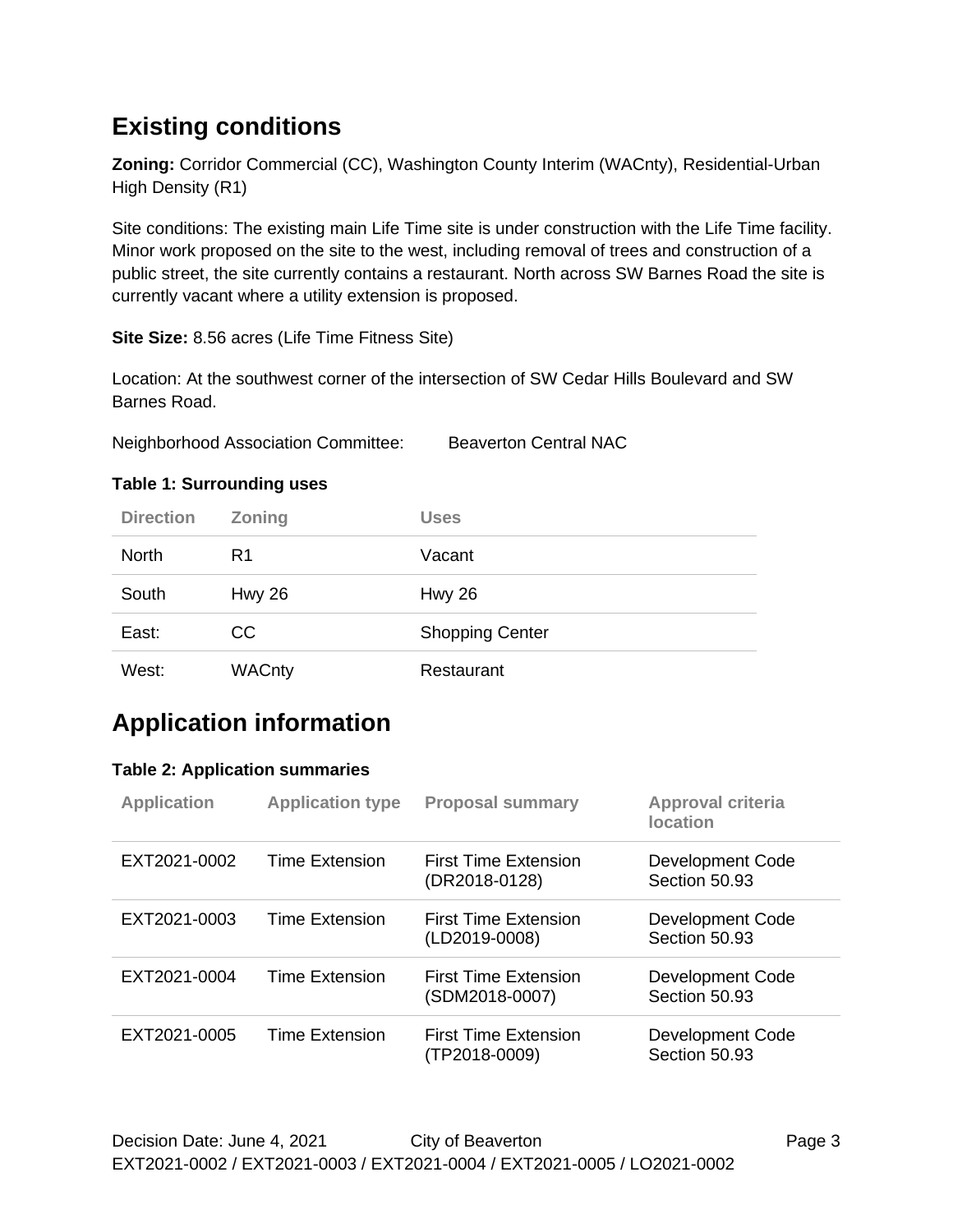| <b>Application</b>                    | <b>Application type</b>  | <b>Proposal summary</b>          |               | <b>location</b> | <b>Approval criteria</b>               |
|---------------------------------------|--------------------------|----------------------------------|---------------|-----------------|----------------------------------------|
| LO2021-0002                           | Loading<br>Determination | <b>Reduce Loading Berths</b>     |               |                 | Development Code<br>Section 40.50.15.1 |
| <b>Table 3: Key Application Dates</b> |                          |                                  |               |                 |                                        |
| <b>Application</b>                    | <b>Submittal Date</b>    | <b>Deemed</b><br><b>Complete</b> | $120$ -Day    |                 | $365$ -Day*                            |
| EXT2021-0002                          | Apr. 4, 2021             | Apr. 21, 2021                    | Aug. 19, 2021 |                 | Apr. 21, 2022                          |
| EXT2021-0003                          | Apr. 4, 2021             | Apr. 21, 2021                    | Aug. 19, 2021 |                 | Apr. 21, 2022                          |
| EXT2021-0004                          | Apr. 4, 2021             | Apr. 21, 2021                    | Aug. 19, 2021 |                 | Apr. 21, 2022                          |
| EXT2021-0005                          | Apr. 4, 2021             | Apr. 21, 2021                    | Aug. 19, 2021 |                 | Apr. 21, 2022                          |
| LO2021-0002                           | Apr. 4, 2021             | Apr. 21, 2021                    | Aug. 19, 2021 |                 | Apr. 21, 2022                          |

 \* Pursuant to Section 50.25.9 of the Development Code this is the latest date, with a continuance, by which a final written decision on the proposal can be made.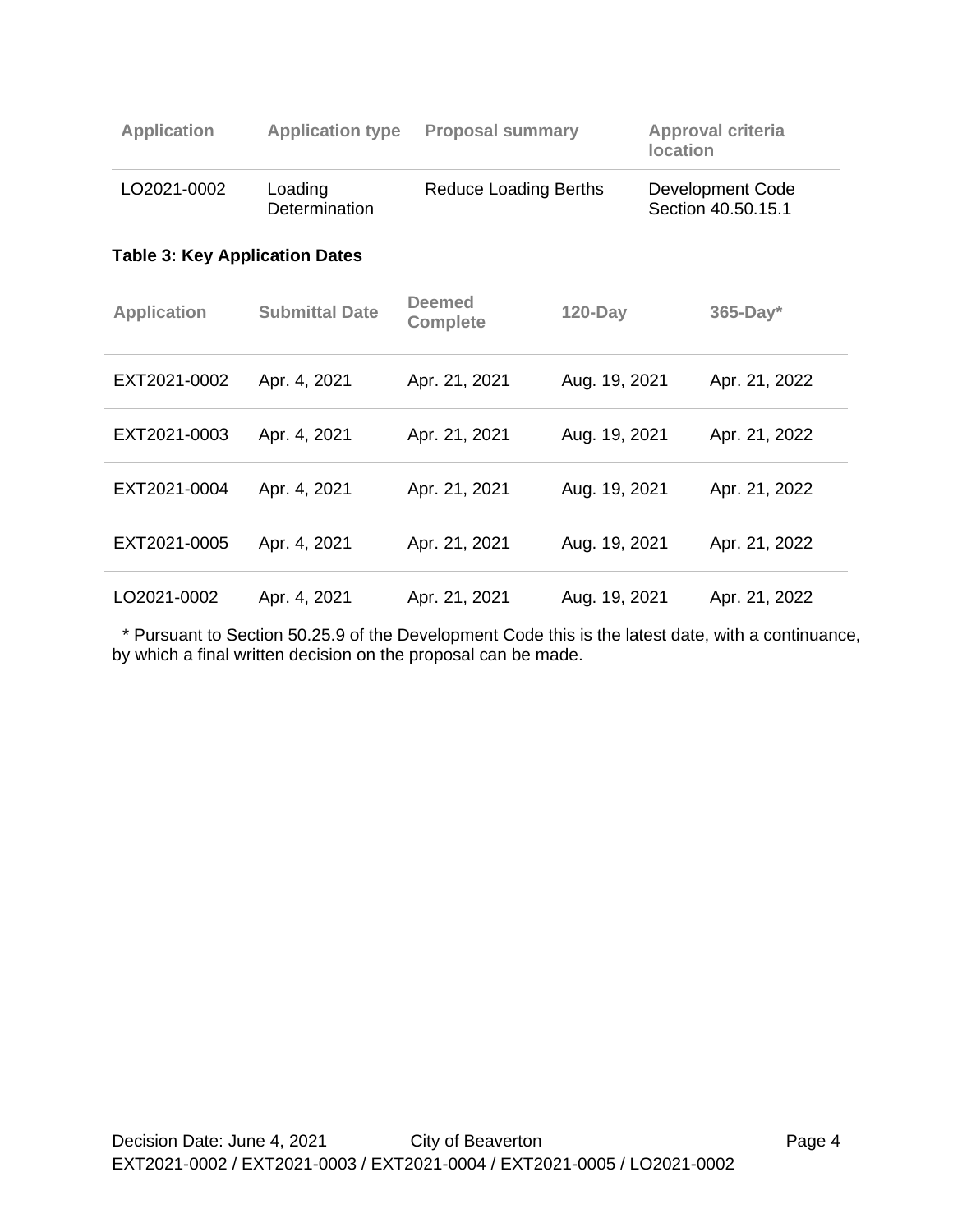# **Exhibit 1.1: Vicinity Map**

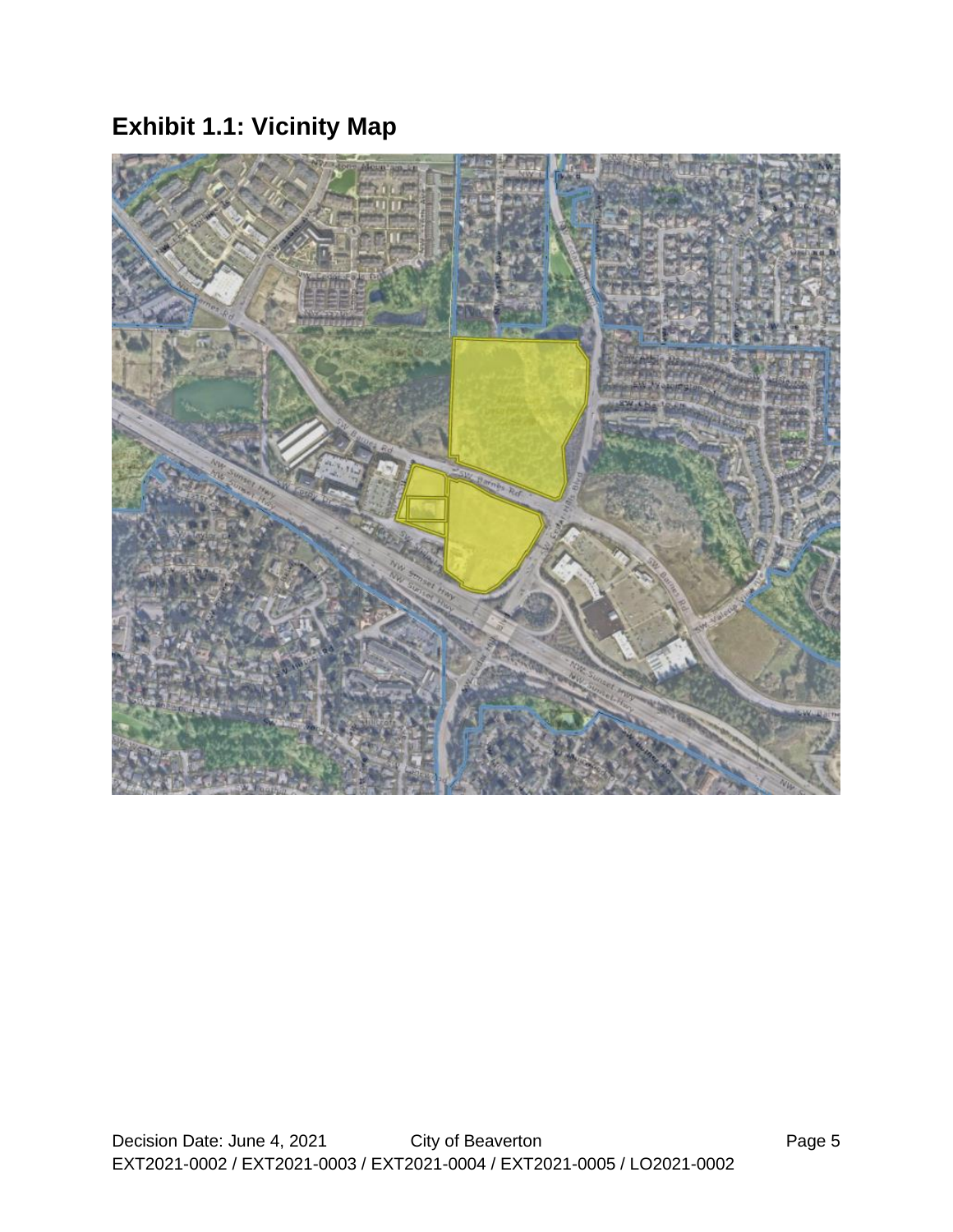# **Exhibit 1.2: Vicinity Map**

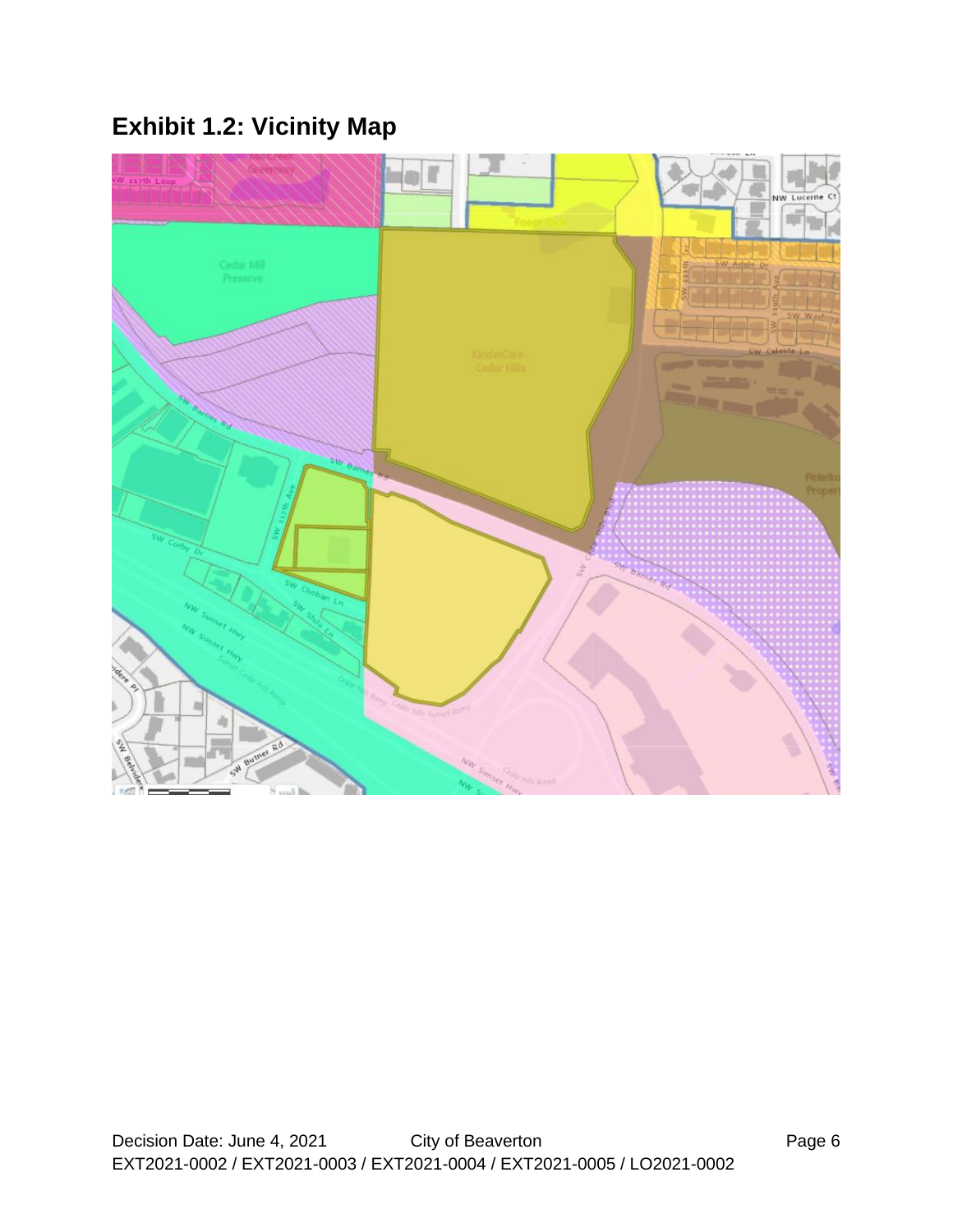# **Table of Contents**

#### **Exhibits**

| Exhibit 1.  | Materials submitted by Staff                   |
|-------------|------------------------------------------------|
| Exhibit 1.1 | Vicinity Map (page 3 of this report)           |
|             | Exhibit 1.2 Zoning Map (page 4 of this report) |
| Exhibit 2.  | <b>Public Comment</b>                          |
| Exhibit 2.1 | Email from Jay Freyensee, dated May 15, 2021   |
| Exhibit 3.  | Materials submitted by the Applicant           |
| Exhibit 3.1 | <b>Submittal Package</b>                       |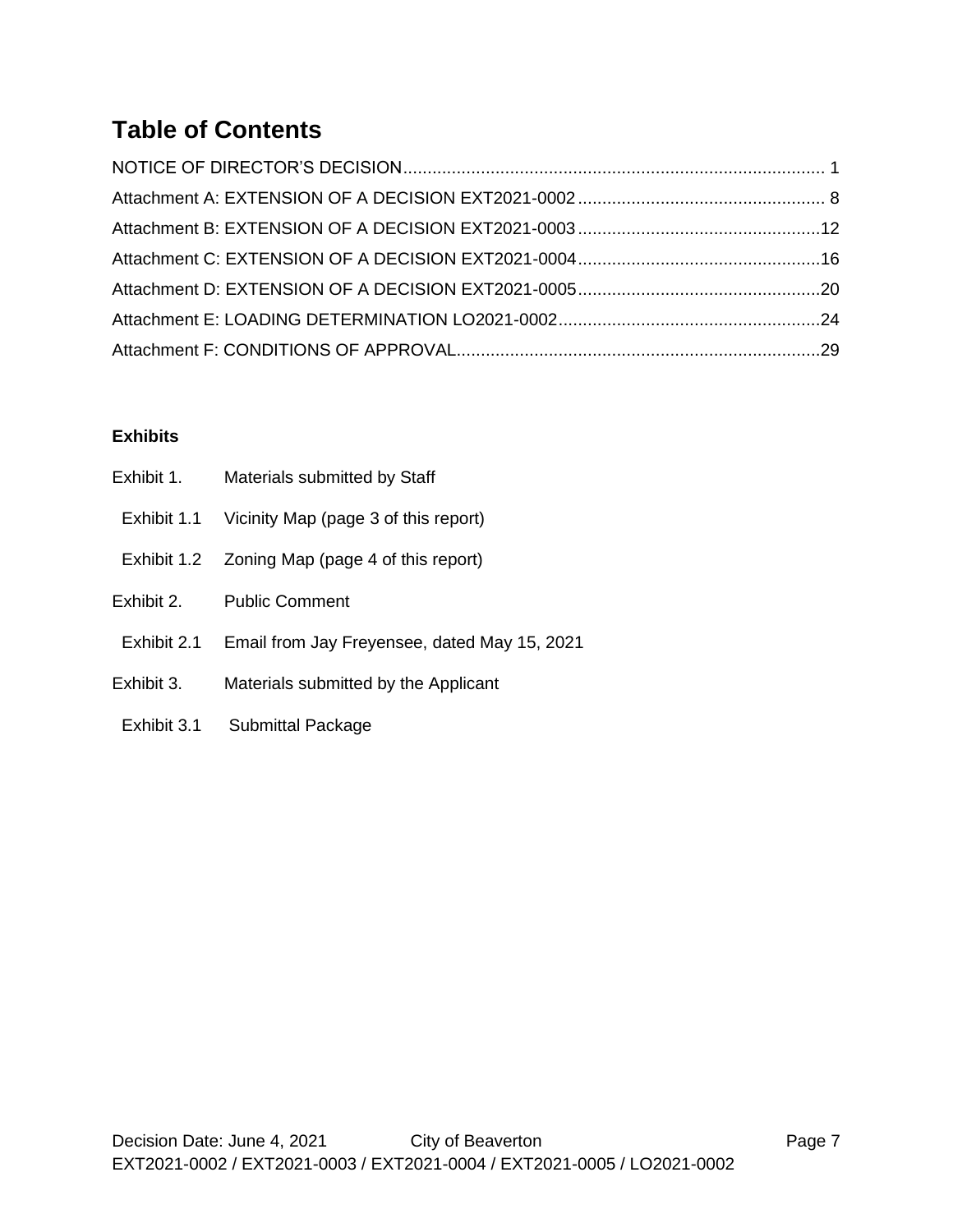# <span id="page-9-0"></span>**Attachment A: EXTENSION OF A DECISION EXT2021- 0002**

## ANALYSIS AND FINDINGS FOR EXTENSION OF A DECISION APPROVAL

**Application:** Life Time Fitness First Time Extension & Loading Determination

**Recommendation:** APPROVAL of EXT2021-0002

**Finding:** The Director finds the applicable Time Extension approval criteria have been met subject to the conditions identified at the end of the report.

# Section 50.93 Extension of a Decision

## **Section 50.93.1**

An application to extend the expiration date of a decision made pursuant to the Development Code may be filed only before the decision expires as provided in Section 50.90 or before the decision expires as provided in the appropriate subsection of the specific application contained in Chapter 40 (Applications).

#### Finding:

The expiration date of the Life Time Fitness application DR2018-0128 is August 13, 2021. The applications for extension were filed on April 4, 2021, prior to the expiration of the decision. This is the first time extension request for Life Time Fitness.

**Conclusion:** Therefore, the Committee finds that the criterion is met.

## **Section 50.93.2**

The following land use decisions are not subject to extensions of time: Director's Interpretation (Section 40.25.), Home Occupation (Section 40.40.), Loading Determination (Section 40.50.), Parking Requirement Determination (Section 40.55.15.1.), Shared Parking (Section 40.54.15.2.), Use of Excess Parking (Section 40.54.15.3.), Sign (Section 40.60.), Solar Access (Section 40.65.), Temporary Mobile Sales (Section 40.80.15.1.), Temporary Non-Mobile Sales (Section 40.80.15.2.), and all Zoning Map Amendment (Section 40.97.) applications.

#### FINDINGS:

The applicant request time extensions for a Design Review Three application. This application is not listed in Section 50.93.2 as an application not subject to extensions of time.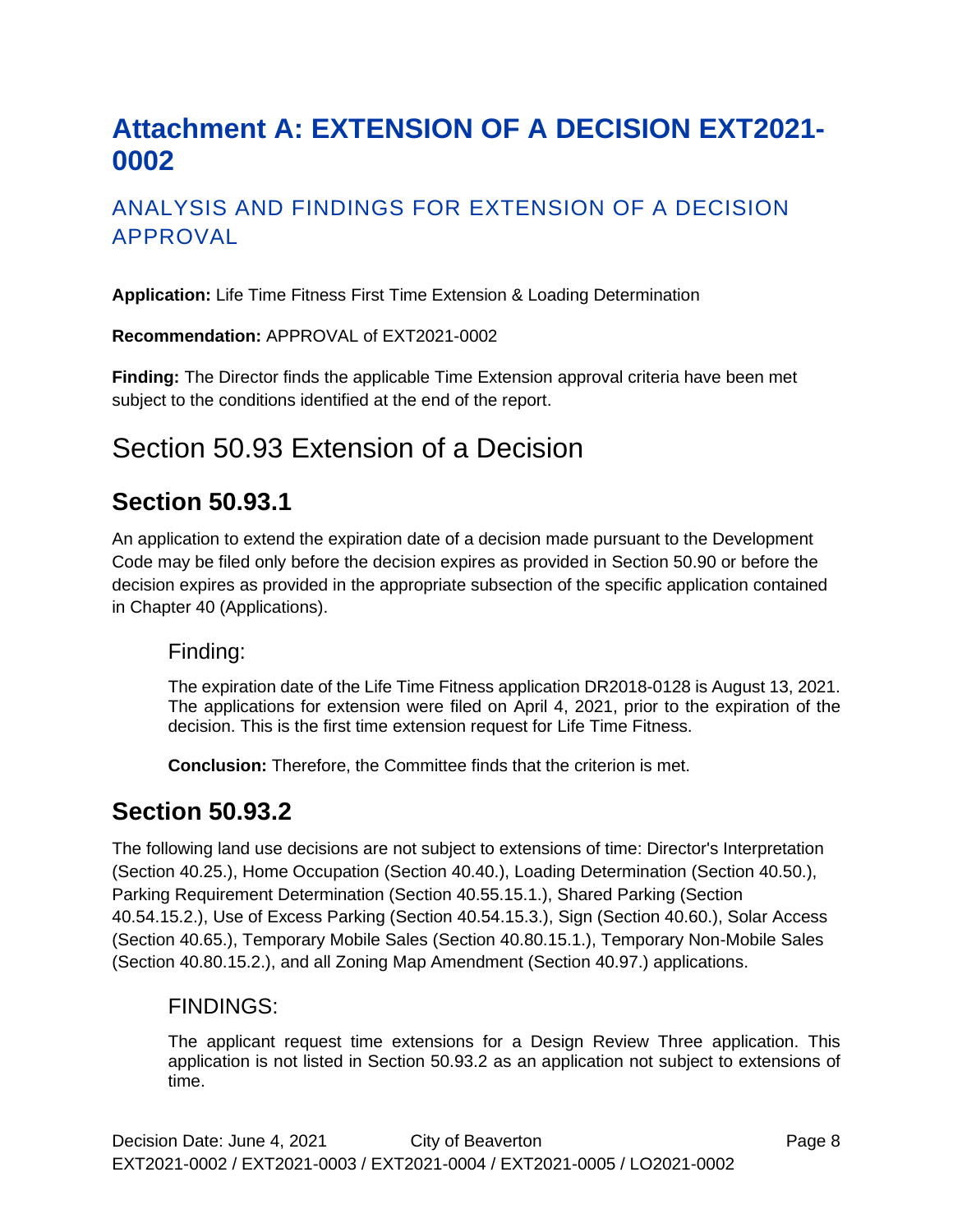**Conclusion:** Therefore, the Committee finds that the criterion is met.

## **Section 50.93.3**

A land use decision may be extended no more than two (2) times.

#### FINDINGS:

This is the first request to extend the expiration date for this application.

**Conclusion:** Therefore, the Committee finds that the criterion is met.

## **Section 50.93.4**

Extension of a land use decision for an application not listed in Section 50.93.2. may be granted for a period of time not to exceed two (2) years, will be subject to a Type 2 review procedure, and must be found to be consistent with the approval criteria listed in Section 50.93.6.

#### FINDINGS:

This is the first application for a time extension and has been processed according to the procedure for a Type 2 application, as specified in Chapter 50 of the City of Beaverton Development Code.

**Conclusion:** Therefore, the Committee finds that the criterion is met.

## **Section 50.93.5**

Extension requests shall provide mailed public notice to those parties identified in Section 50.40.2. In addition, the notice shall be mailed to the parties of record contained in the initial land use decision and any prior extension of time decision.

### FINDINGS:

Public notice for this time extension was mailed to the following: the applicant/property owner, Central Beaverton NAC Chair, all property owners within a three hundred foot radius of the subject site (in accordance with Section 50.40), and all parties who submitted written testimony for the previously approved Life Time Fitness project.

**Conclusion:** Therefore, the Committee finds that the criterion is met.

## **Section 50.93.6**

In order to approve an extension of time application, the decision-making authority shall make findings of fact based on evidence provided by the applicant demonstrating that all the following criteria are satisfied.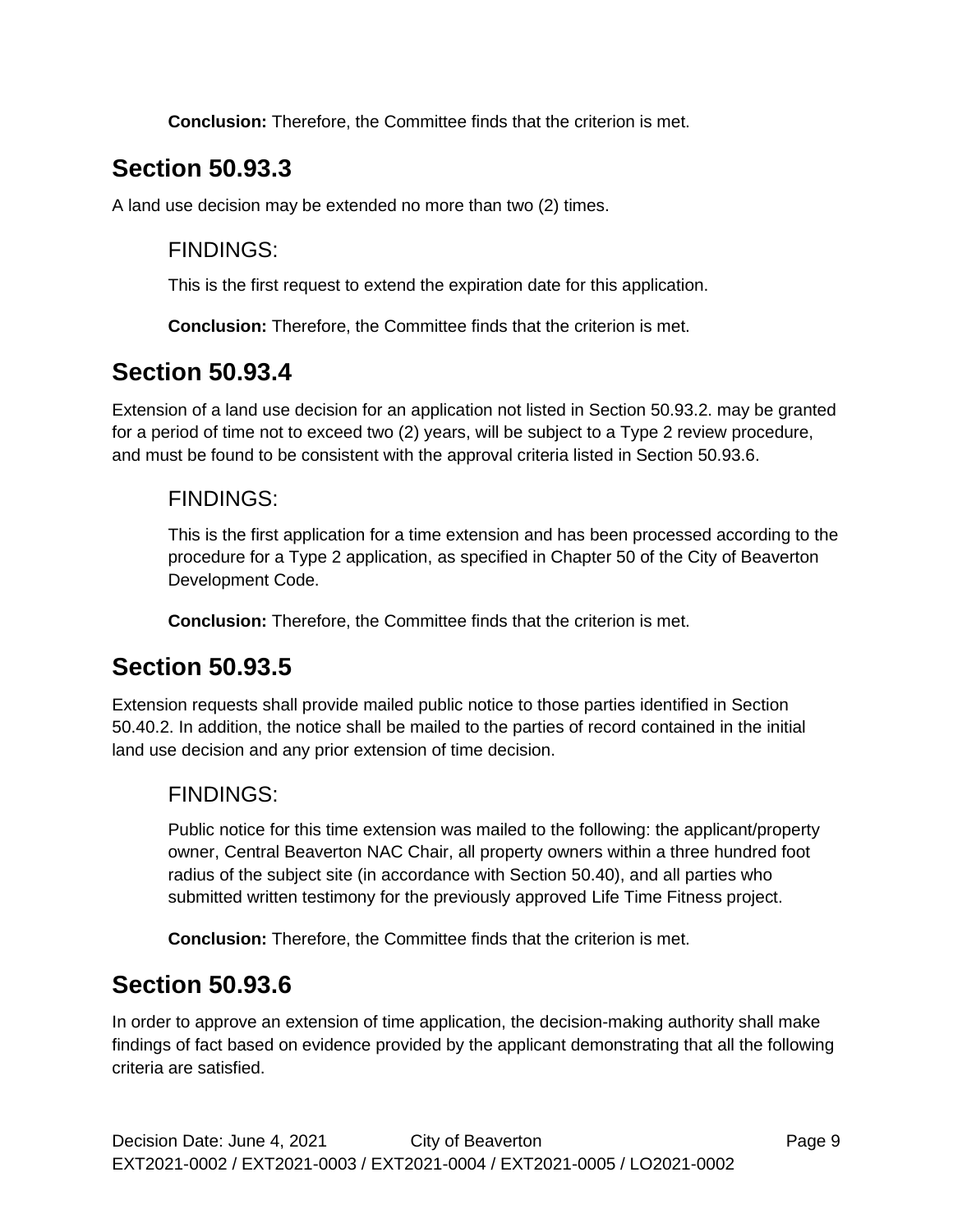- A. It is not practicable to commence development within the time allowed for reasons beyond the reasonable control of the applicant.
- B. There has been no change in circumstances or the applicable regulations or Statutes likely to necessitate modification of the decision or conditions of approval since the effective date of the decision for which the extension is sought.
- C. The previously approved land use decision is not being modified in design, use, or conditions of approval.

## FINDINGS:

The applicant states that on March 8, 2020 Governor Brown issued a state of emergency due to the COVID-19 outbreak, shortly thereafter the World Health Organization declared the outbreak and pandemic and the United States declared a national emergency. As of the date of this report the COVID-19 pandemic and associated disaster orders remain effective. As a result of the COVID 19 pandemic the United States entered into a recession. Given social distancing and stay-at-home orders the fitness industry was greatly impacted by the pandemic and subsequent recession. Likewise the pandemic has affected the construction and development sectors of the economy through job site constraints as well as material shortages and/or price increases and logistical challenges.

Life Time states that their ability to commence development on the project was hindered by the broad consequences of the COVID-19 pandemic on the national economy. In particular, the concentrated effects of the pandemic on the fitness/health and construction/development sectors of the economy which made it infeasible for Life Time to commence development. Upon re-engaging subcontractors on the project, Life Time has experienced substantial cost increase and procurement lead times for required construction materials including lumber, fencing, steel reinforcements, resin-based materials and precast concrete structures. In addition, Life Time's consultants and development team have had delays due to the difficulties of scheduling on-site meetings, caused by social distancing restrictions, school closures, and inefficiencies associated with the remote working environment.

Life time is proceeding with construction on the project, but due to the COVID-19 pandemic slowdown and the reasons described above, which are beyond Life Time's reasonable power to guide or manage, Life Time may not be able to complete the level of construction necessary for vesting prior to their August 13, 2021 expiration date. Staff concurs that the COVID-19 pandemic and subsequent recession, construction delays, and cost increases show it was not practicable to commence development within the time allowed for reasons beyond the reasonable control of the applicant.

Staff finds that no significant changes have occurred to the applicable regulations that would result in the modification of the decision or the conditions of approval. The properties continue to be zoned Corridor Commercial (CC), Washington County Interim (WACnty), and Urban High Density (R1) and this request to extend the expiration date of the original approval contains no proposals to make any changes to the approved plans. No other regulations have come into effect by the City's partner agencies which would necessitate a new review of the previously approved applications.

The applicant does not propose any changes or modifications to the previously approved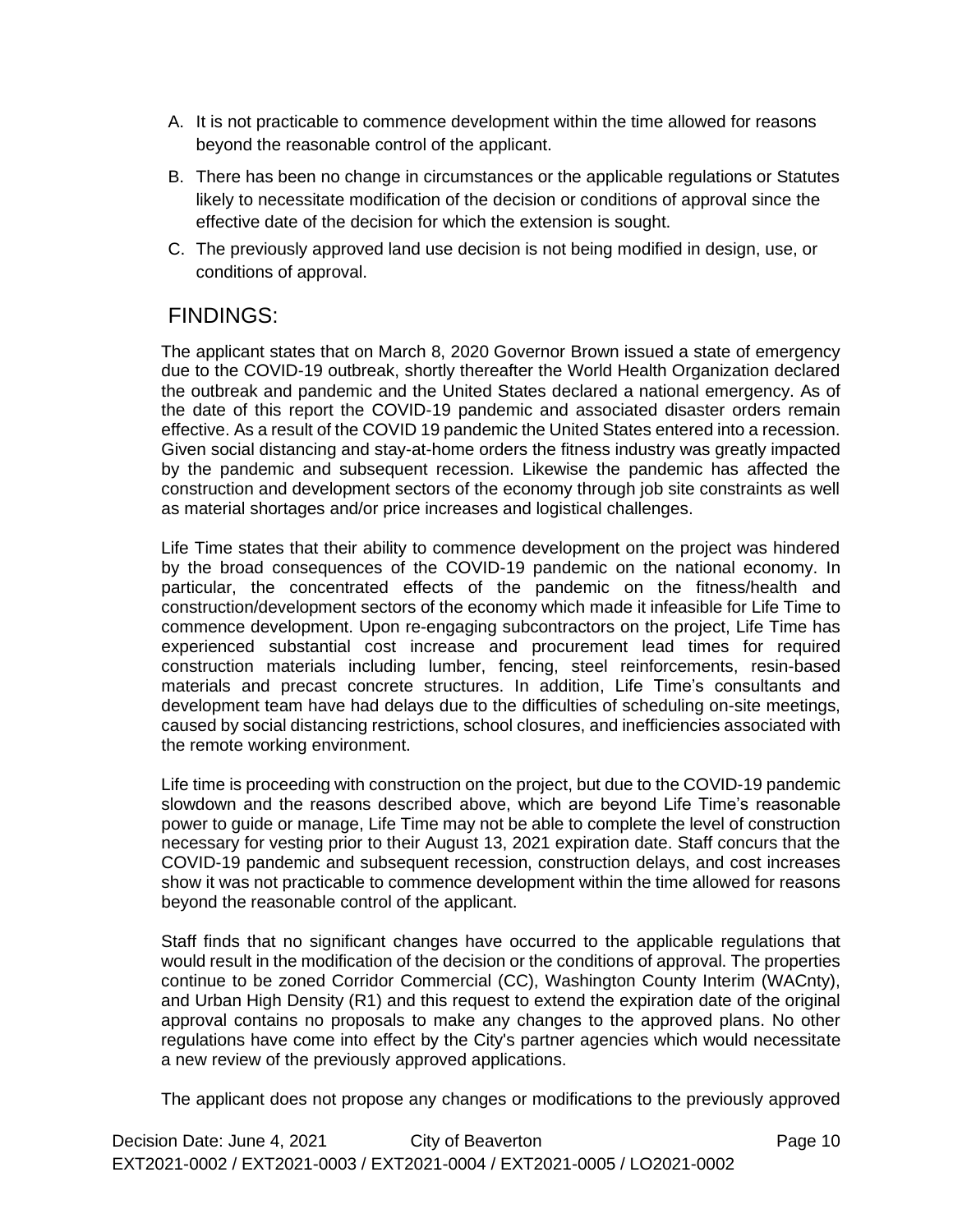project or conditions of approval. As the previously approved Loading Determination application is not eligible for a time extension the applicant has applied concurrently for the exact same approval which was previously granted which, if approved would lead to no change to the project overall. Staff recommends a condition of approval on the time extension applications that the Loading Determination be approved.

**Conclusion:** Therefore, the Committee finds that by meeting the conditions of approval the criterion is met.

# **CONCLUSION & RECOMMENDATION**

Based on the facts and findings presented, the Director Approves EXT2021-0002 Life Time Fitness First Time Extension & Loading Determination, subject to the applicable conditions identified in Attachment F.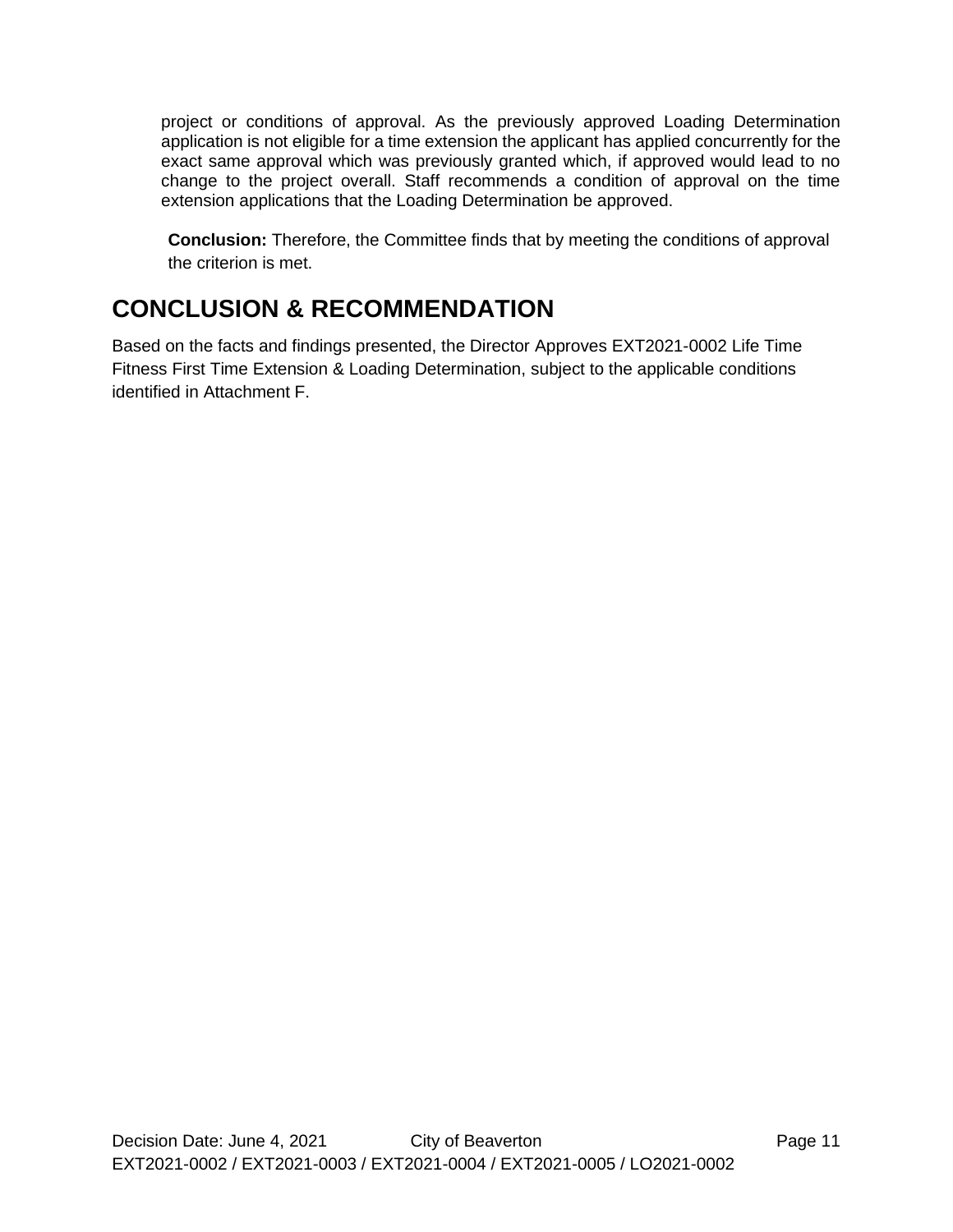# <span id="page-13-0"></span>**Attachment B: EXTENSION OF A DECISION EXT2021- 0003**

## ANALYSIS AND FINDINGS FOR EXTENSION OF A DECISION APPROVAL

**Application:** Life Time Fitness First Time Extension & Loading Determination

**Recommendation:** APPROVAL of EXT2021-0003

**Finding:** The Director finds the applicable Time Extension approval criteria have been met subject to the conditions identified at the end of the report.

# Section 50.93 Extension of a Decision

## **Section 50.93.1**

An application to extend the expiration date of a decision made pursuant to the Development Code may be filed only before the decision expires as provided in Section 50.90 or before the decision expires as provided in the appropriate subsection of the specific application contained in Chapter 40 (Applications).

#### Finding:

The expiration date of the Life Time Fitness applications LD2019-0008 is August 13, 2021. The applications for extension were filed on April 4, 2021, prior to the expiration of the decision. This is the first time extension request for Life Time Fitness.

**Conclusion:** Therefore, the Committee finds that the criterion is met.

## **Section 50.93.2**

The following land use decisions are not subject to extensions of time: Director's Interpretation (Section 40.25.), Home Occupation (Section 40.40.), Loading Determination (Section 40.50.), Parking Requirement Determination (Section 40.55.15.1.), Shared Parking (Section 40.54.15.2.), Use of Excess Parking (Section 40.54.15.3.), Sign (Section 40.60.), Solar Access (Section 40.65.), Temporary Mobile Sales (Section 40.80.15.1.), Temporary Non-Mobile Sales (Section 40.80.15.2.), and all Zoning Map Amendment (Section 40.97.) applications.

#### FINDINGS:

The applicant request time extensions for a Replat One application. This application is not listed in Section 50.93.2 as an application not subject to extensions of time.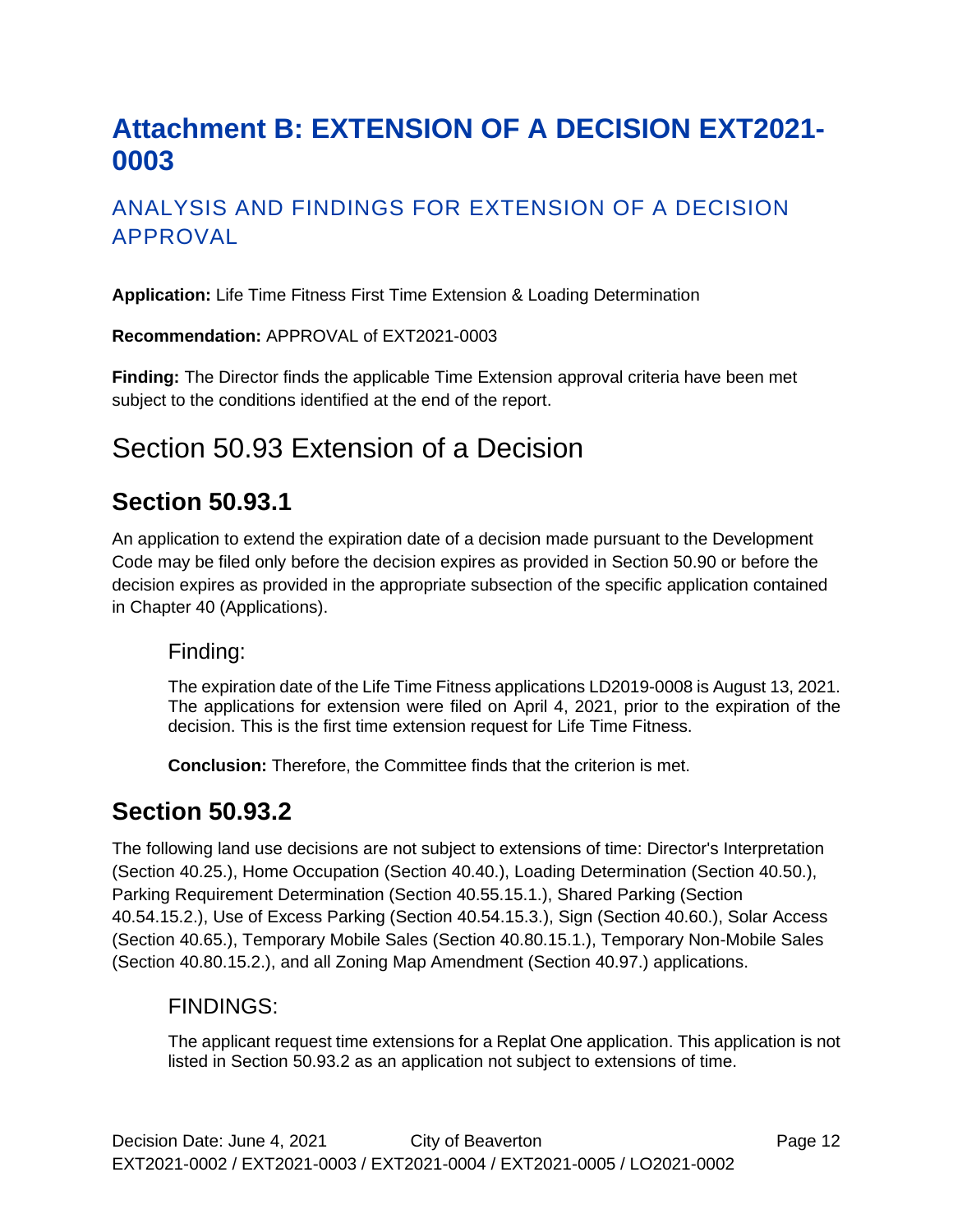**Conclusion:** Therefore, the Committee finds that the criterion is met.

# **Section 50.93.3**

A land use decision may be extended no more than two (2) times.

### FINDINGS:

This is the first request to extend the expiration date for this application.

**Conclusion:** Therefore, the Committee finds that the criterion is met.

## **Section 50.93.4**

Extension of a land use decision for an application not listed in Section 50.93.2. may be granted for a period of time not to exceed two (2) years, will be subject to a Type 2 review procedure, and must be found to be consistent with the approval criteria listed in Section 50.93.6.

### FINDINGS:

This is the first application for a time extension and has been processed according to the procedure for a Type 2 application, as specified in Chapter 50 of the City of Beaverton Development Code.

**Conclusion:** Therefore, the Committee finds that the criterion is met.

## **Section 50.93.5**

Extension requests shall provide mailed public notice to those parties identified in Section 50.40.2. In addition, the notice shall be mailed to the parties of record contained in the initial land use decision and any prior extension of time decision.

### FINDINGS:

Public notice for this time extension was mailed to the following: the applicant/property owner, Central Beaverton NAC Chair, all property owners within a three hundred foot radius of the subject site (in accordance with Section 50.40), and all parties who submitted written testimony for the previously approved Life Time Fitness project.

**Conclusion:** Therefore, the Committee finds that the criterion is met.

## **Section 50.93.6**

In order to approve an extension of time application, the decision-making authority shall make findings of fact based on evidence provided by the applicant demonstrating that all the following criteria are satisfied.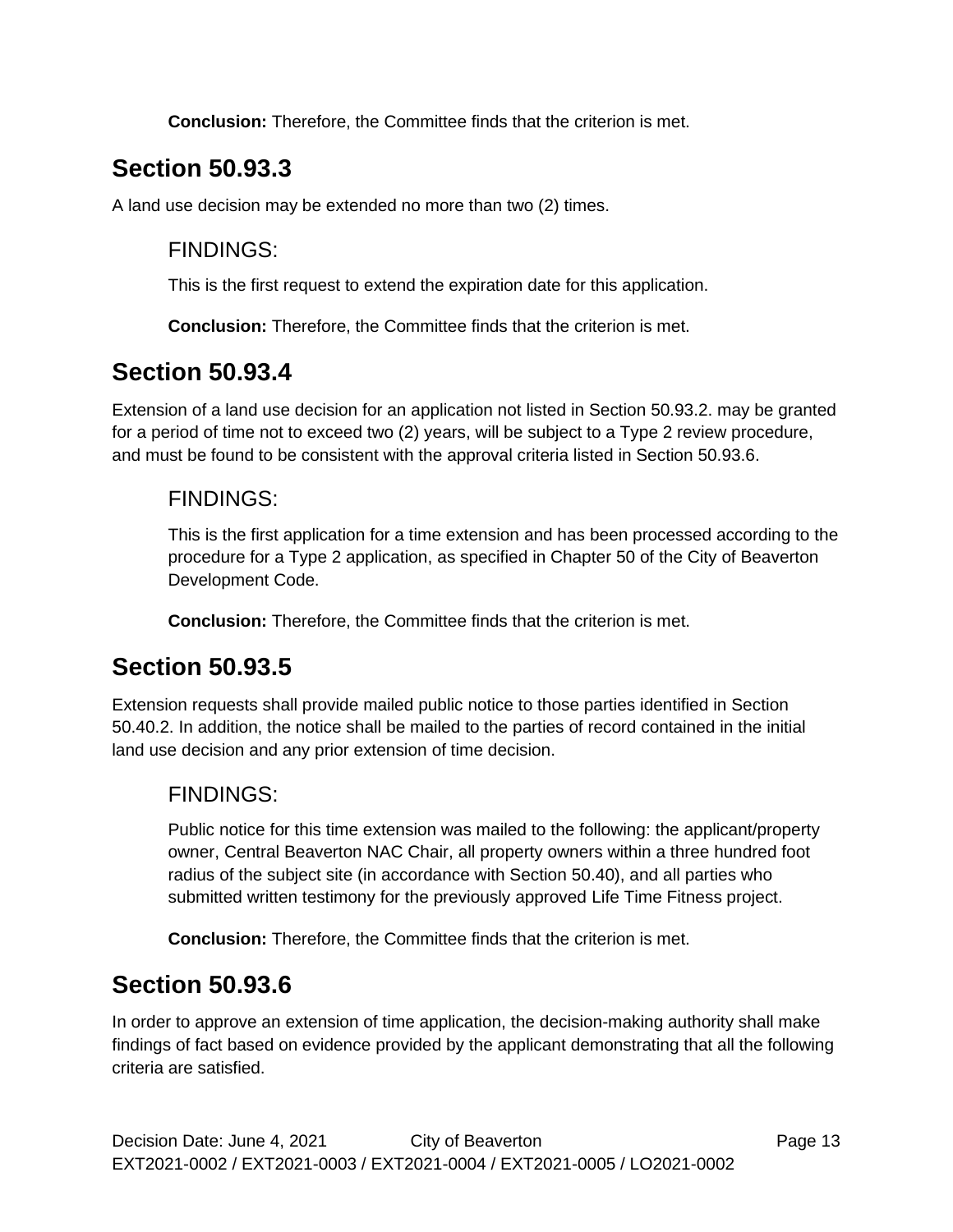- A. It is not practicable to commence development within the time allowed for reasons beyond the reasonable control of the applicant.
- B. There has been no change in circumstances or the applicable regulations or Statutes likely to necessitate modification of the decision or conditions of approval since the effective date of the decision for which the extension is sought.
- C. The previously approved land use decision is not being modified in design, use, or conditions of approval.

## FINDINGS:

The applicant states that on March 8, 2020 Governor Brown issued a state of emergency due to the COVID-19 outbreak, shortly thereafter the World Health Organization declared the outbreak and pandemic and the United States declared a national emergency. As of the date of this report the COVID-19 pandemic and associated disaster orders remain effective. As a result of the COVID 19 pandemic the United States entered into a recession. Given social distancing and stay-at-home orders the fitness industry was greatly impacted by the pandemic and subsequent recession. Likewise the pandemic has affected the construction and development sectors of the economy through job site constraints as well as material shortages and/or price increases and logistical challenges.

Life Time states that their ability to commence development on the project was hindered by the broad consequences of the COVID-19 pandemic on the national economy. In particular, the concentrated effects of the pandemic on the fitness/health and construction/development sectors of the economy which made it infeasible for Life Time to commence development. Upon re-engaging subcontractors on the project, Life Time has experienced substantial cost increase and procurement lead times for required construction materials including lumber, fencing, steel reinforcements, resin-based materials and precast concrete structures. In addition, Life Time's consultants and development team have had delays due to the difficulties of scheduling on-site meetings, caused by social distancing restrictions, school closures, and inefficiencies associated with the remote working environment.

Life time is proceeding with construction on the project, but due to the COVID-19 pandemic slowdown and the reasons described above, which are beyond Life Time's reasonable power to guide or manage, Life Time may not be able to complete the level of construction necessary for vesting prior to their August 13, 2021 expiration date. Staff concurs that the COVID-19 pandemic and subsequent recession, construction delays, and cost increases show it was not practicable to commence development within the time allowed for reasons beyond the reasonable control of the applicant.

Staff finds that no significant changes have occurred to the applicable regulations that would result in the modification of the decision or the conditions of approval. The properties continue to be zoned Corridor Commercial (CC), Washington County Interim (WACnty), and Urban High Density (R1) and this request to extend the expiration date of the original approval contains no proposals to make any changes to the approved plans. No other regulations have come into effect by the City's partner agencies which would necessitate a new review of the previously approved applications.

The applicant does not propose any changes or modifications to the previously approved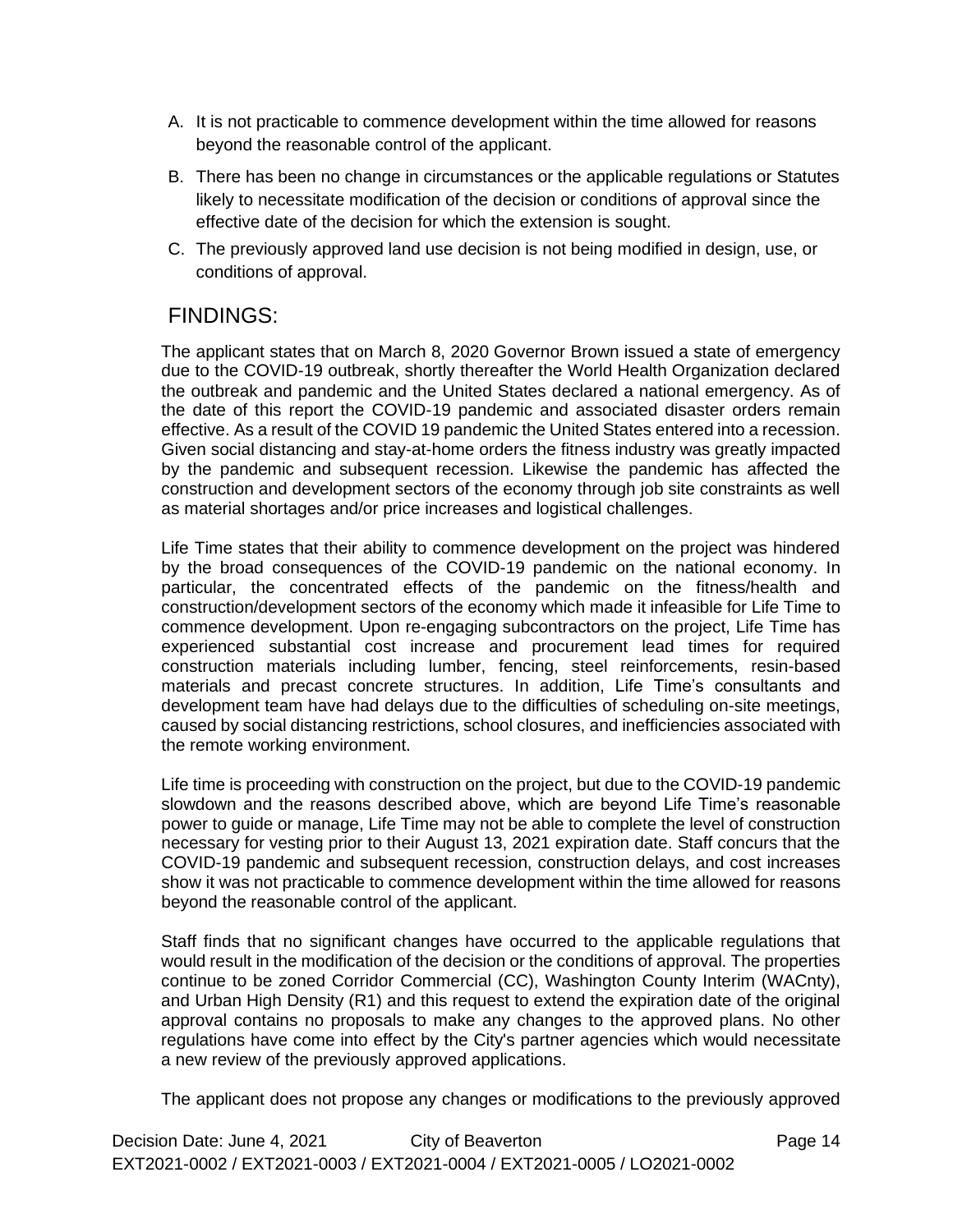project or conditions of approval. As the previously approved Loading Determination application is not eligible for a time extension the applicant has applied concurrently for the exact same approval which was previously granted which, if approved would lead to no change to the project overall. Staff recommends a condition of approval on the time extension applications that the Loading Determination be approved.

**Conclusion:** Therefore, the Committee finds that by meeting the conditions of approval the criterion is met.

# **CONCLUSION & RECOMMENDATION**

Based on the facts and findings presented, the Director Approves EXT2021-0003 Life Time Fitness First Time Extension & Loading Determination, subject to the applicable conditions identified in Attachment F.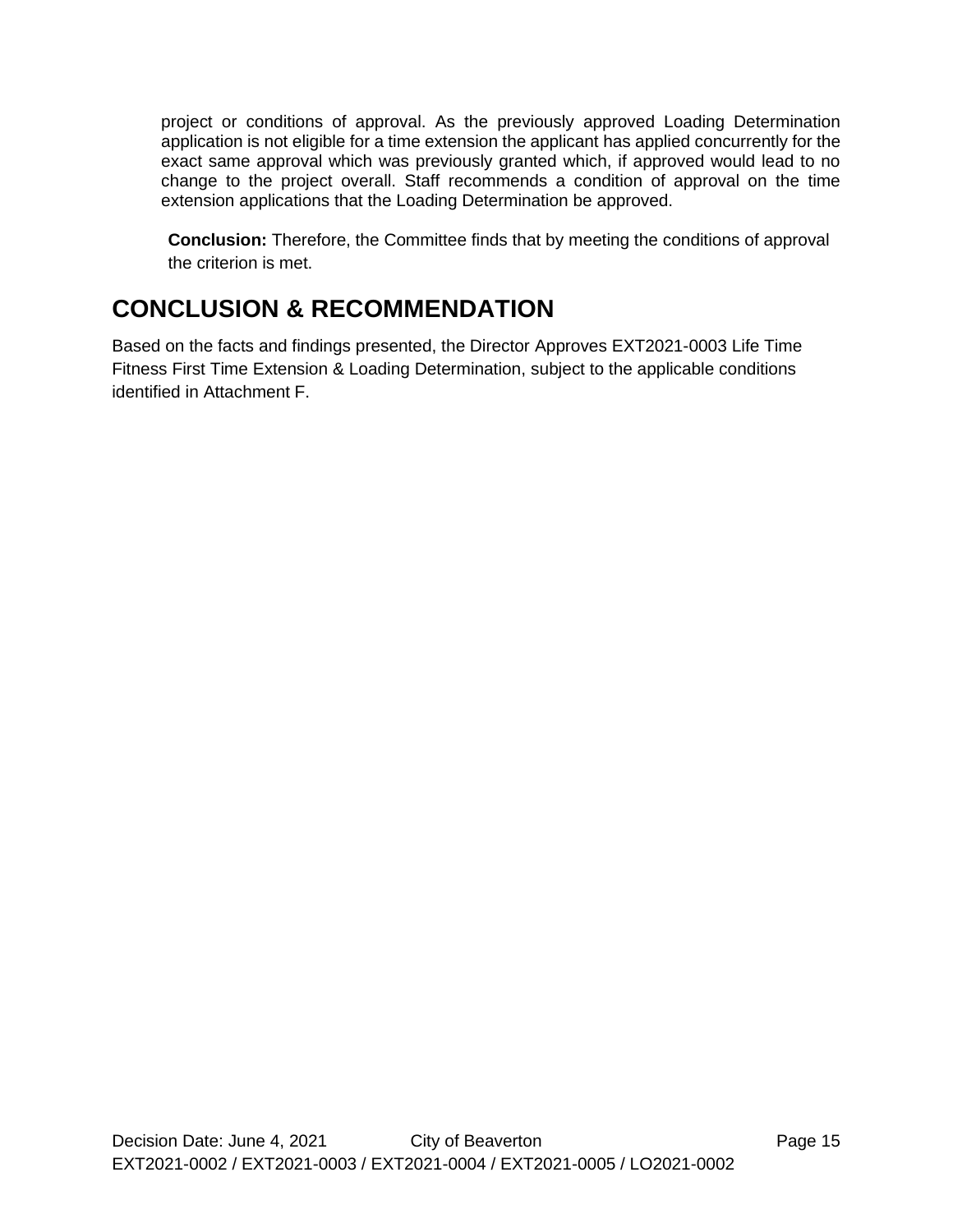# <span id="page-17-0"></span>**Attachment C: EXTENSION OF A DECISION EXT2021- 0004**

## ANALYSIS AND FINDINGS FOR EXTENSION OF A DECISION APPROVAL

**Application:** Life Time Fitness First Time Extension & Loading Determination

**Recommendation:** APPROVAL of EXT2021-0004

**Finding:** The Director finds the applicable Time Extension approval criteria have been met subject to the conditions identified at the end of the report.

# Section 50.93 Extension of a Decision

## **Section 50.93.1**

An application to extend the expiration date of a decision made pursuant to the Development Code may be filed only before the decision expires as provided in Section 50.90 or before the decision expires as provided in the appropriate subsection of the specific application contained in Chapter 40 (Applications).

#### Finding:

The expiration date of the Life Time Fitness application SDM2018-0007 is August 13, 2021. The applications for extension were filed on April 4, 2021, prior to the expiration of the decision. This is the first time extension request for Life Time Fitness.

**Conclusion:** Therefore, the Committee finds that the criterion is met.

## **Section 50.93.2**

The following land use decisions are not subject to extensions of time: Director's Interpretation (Section 40.25.), Home Occupation (Section 40.40.), Loading Determination (Section 40.50.), Parking Requirement Determination (Section 40.55.15.1.), Shared Parking (Section 40.54.15.2.), Use of Excess Parking (Section 40.54.15.3.), Sign (Section 40.60.), Solar Access (Section 40.65.), Temporary Mobile Sales (Section 40.80.15.1.), Temporary Non-Mobile Sales (Section 40.80.15.2.), and all Zoning Map Amendment (Section 40.97.) applications.

#### FINDINGS:

The applicant request time extensions for a Sidewalk Design Modification application. This application is not listed in Section 50.93.2 as an applications not subject to extensions of time.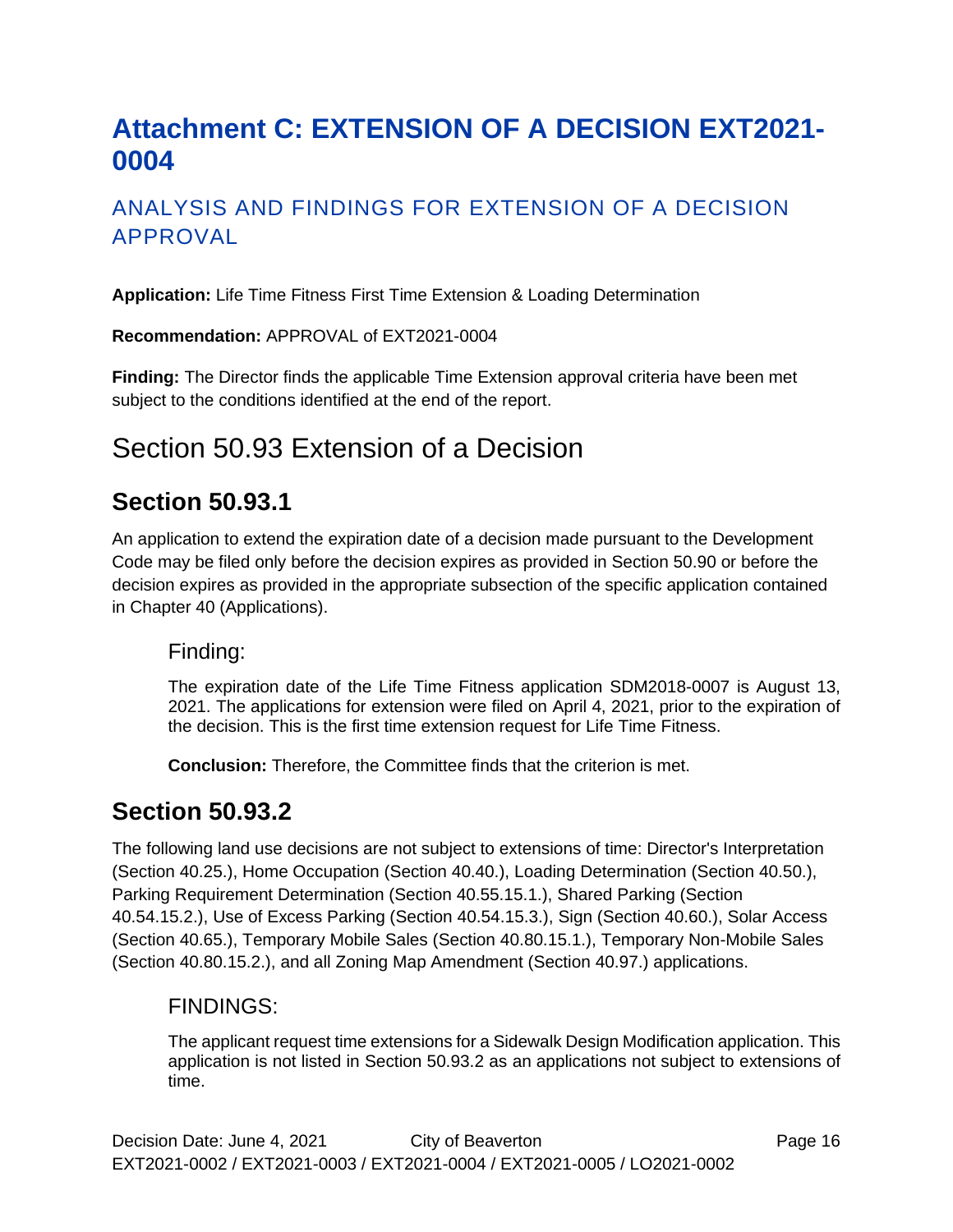**Conclusion:** Therefore, the Committee finds that the criterion is met.

# **Section 50.93.3**

A land use decision may be extended no more than two (2) times.

### FINDINGS:

This is the first request to extend the expiration date for this application.

**Conclusion:** Therefore, the Committee finds that the criterion is met.

## **Section 50.93.4**

Extension of a land use decision for an application not listed in Section 50.93.2. may be granted for a period of time not to exceed two (2) years, will be subject to a Type 2 review procedure, and must be found to be consistent with the approval criteria listed in Section 50.93.6.

### FINDINGS:

This is the first application for a time extension and has been processed according to the procedure for a Type 2 application, as specified in Chapter 50 of the City of Beaverton Development Code.

**Conclusion:** Therefore, the Committee finds that the criterion is met.

## **Section 50.93.5**

Extension requests shall provide mailed public notice to those parties identified in Section 50.40.2. In addition, the notice shall be mailed to the parties of record contained in the initial land use decision and any prior extension of time decision.

### FINDINGS:

Public notice for this time extension was mailed to the following: the applicant/property owner, Central Beaverton NAC Chair, all property owners within a three hundred foot radius of the subject site (in accordance with Section 50.40), and all parties who submitted written testimony for the previously approved Life Time Fitness project.

**Conclusion:** Therefore, the Committee finds that the criterion is met.

## **Section 50.93.6**

In order to approve an extension of time application, the decision-making authority shall make findings of fact based on evidence provided by the applicant demonstrating that all the following criteria are satisfied.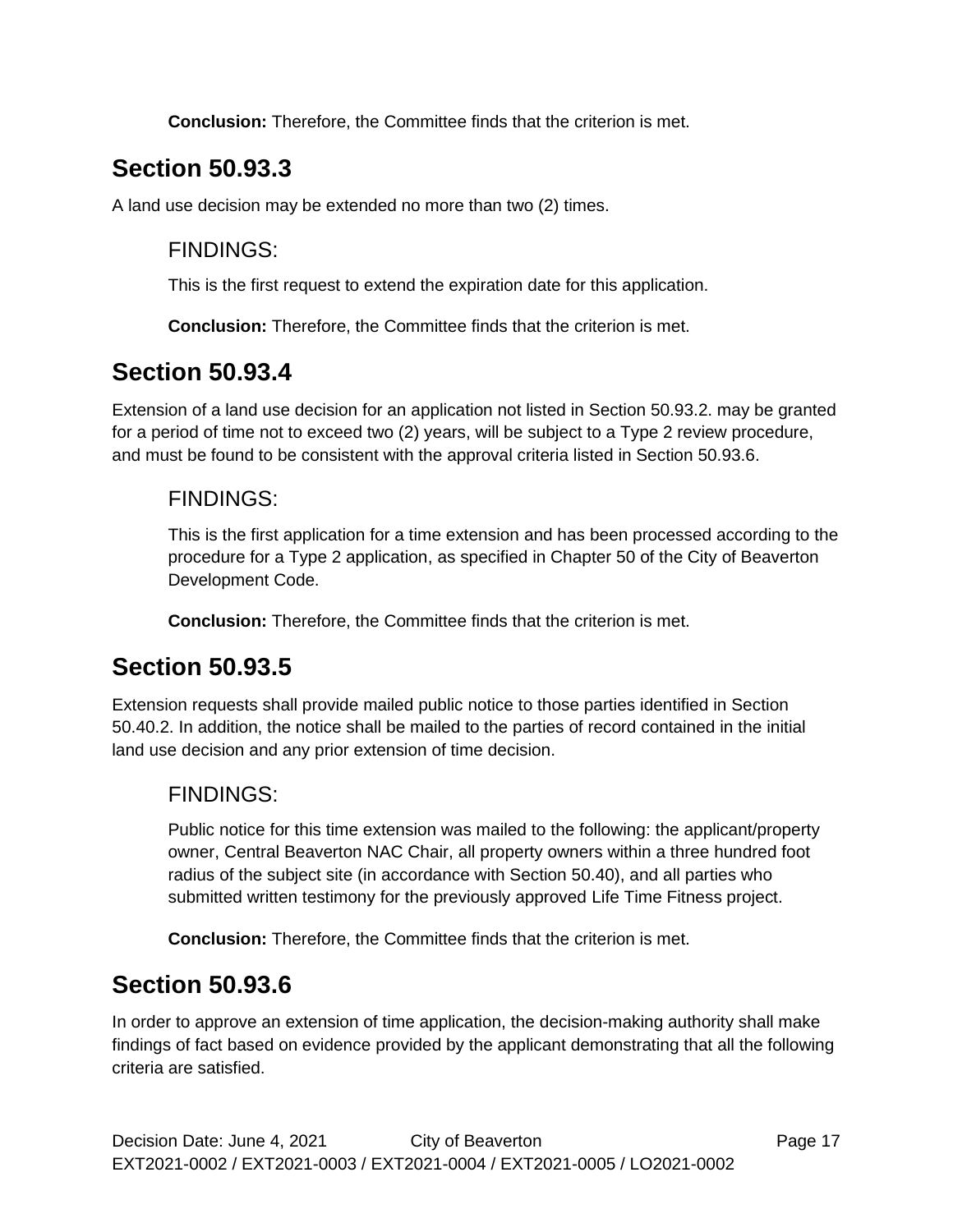- A. It is not practicable to commence development within the time allowed for reasons beyond the reasonable control of the applicant.
- B. There has been no change in circumstances or the applicable regulations or Statutes likely to necessitate modification of the decision or conditions of approval since the effective date of the decision for which the extension is sought.
- C. The previously approved land use decision is not being modified in design, use, or conditions of approval.

## FINDINGS:

The applicant states that on March 8, 2020 Governor Brown issued a state of emergency due to the COVID-19 outbreak, shortly thereafter the World Health Organization declared the outbreak and pandemic and the United States declared a national emergency. As of the date of this report the COVID-19 pandemic and associated disaster orders remain effective. As a result of the COVID 19 pandemic the United States entered into a recession. Given social distancing and stay-at-home orders the fitness industry was greatly impacted by the pandemic and subsequent recession. Likewise the pandemic has affected the construction and development sectors of the economy through job site constraints as well as material shortages and/or price increases and logistical challenges.

Life Time states that their ability to commence development on the project was hindered by the broad consequences of the COVID-19 pandemic on the national economy. In particular, the concentrated effects of the pandemic on the fitness/health and construction/development sectors of the economy which made it infeasible for Life Time to commence development. Upon re-engaging subcontractors on the project, Life Time has experienced substantial cost increase and procurement lead times for required construction materials including lumber, fencing, steel reinforcements, resin-based materials and precast concrete structures. In addition, Life Time's consultants and development team have had delays due to the difficulties of scheduling on-site meetings, caused by social distancing restrictions, school closures, and inefficiencies associated with the remote working environment.

Life time is proceeding with construction on the project, but due to the COVID-19 pandemic slowdown and the reasons described above, which are beyond Life Time's reasonable power to guide or manage, Life Time may not be able to complete the level of construction necessary for vesting prior to their August 13, 2021 expiration date. Staff concurs that the COVID-19 pandemic and subsequent recession, construction delays, and cost increases show it was not practicable to commence development within the time allowed for reasons beyond the reasonable control of the applicant.

Staff finds that no significant changes have occurred to the applicable regulations that would result in the modification of the decision or the conditions of approval. The properties continue to be zoned Corridor Commercial (CC), Washington County Interim (WACnty), and Urban High Density (R1) and this request to extend the expiration date of the original approval contains no proposals to make any changes to the approved plans. No other regulations have come into effect by the City's partner agencies which would necessitate a new review of the previously approved applications.

The applicant does not propose any changes or modifications to the previously approved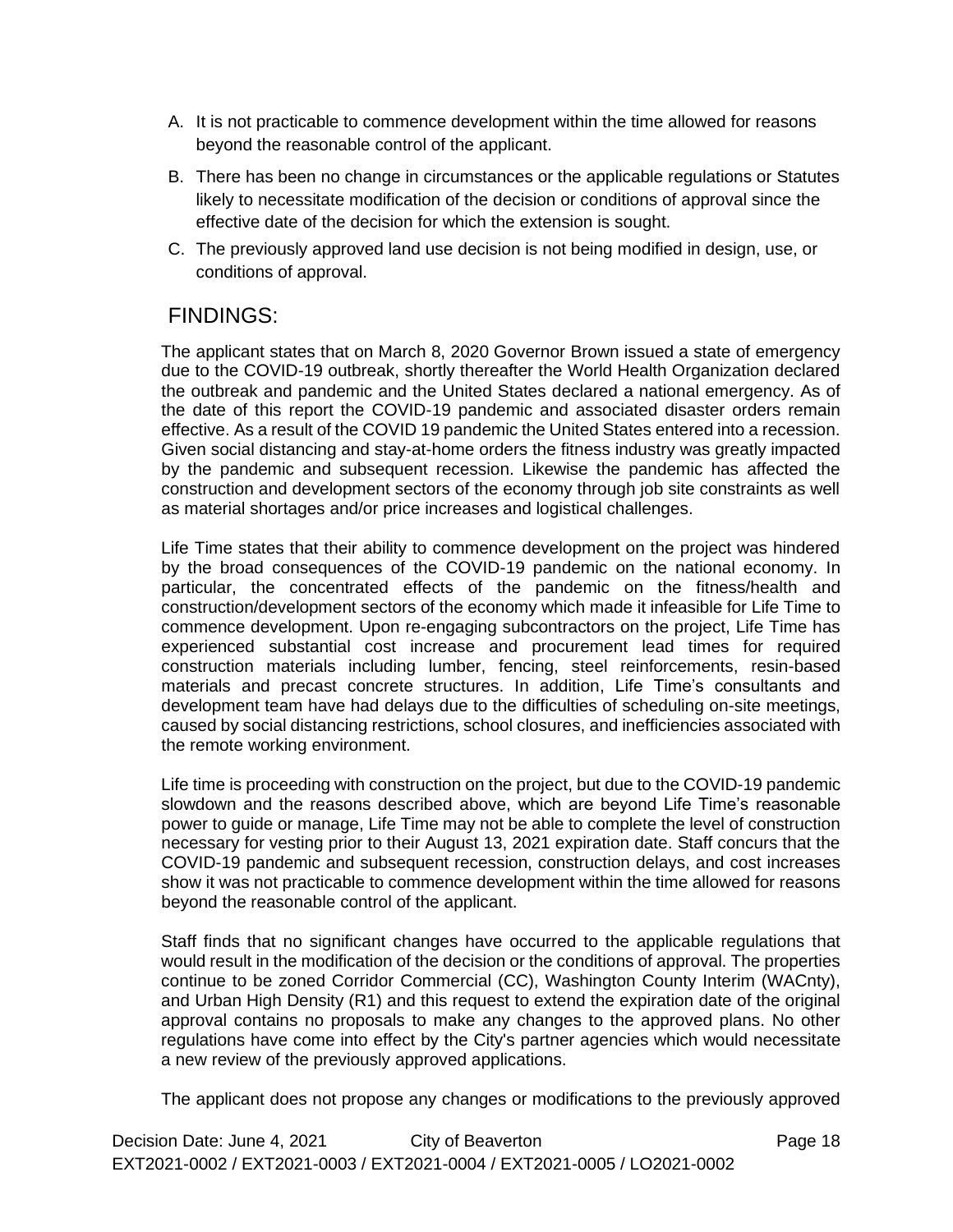project or conditions of approval. As the previously approved Loading Determination application is not eligible for a time extension the applicant has applied concurrently for the exact same approval which was previously granted which, if approved would lead to no change to the project overall. Staff recommends a condition of approval on the time extension applications that the Loading Determination be approved.

**Conclusion:** Therefore, the Committee finds that by meeting the conditions of approval the criterion is met.

# **CONCLUSION & RECOMMENDATION**

Based on the facts and findings presented, the Director Approves EXT2021-0004 Life Time Fitness First Time Extension & Loading Determination, subject to the applicable conditions identified in Attachment F.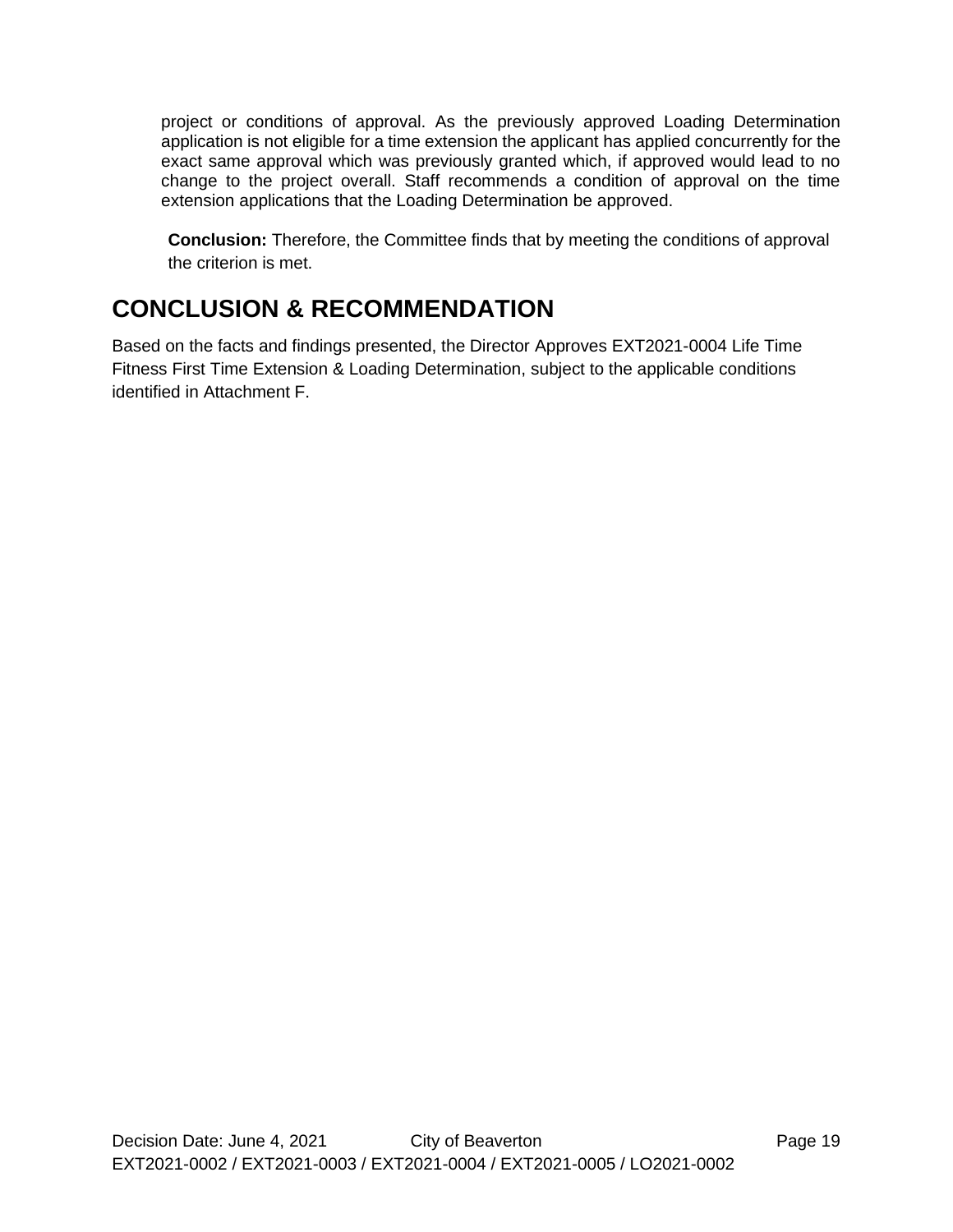# <span id="page-21-0"></span>**Attachment D: EXTENSION OF A DECISION EXT2021- 0005**

## ANALYSIS AND FINDINGS FOR EXTENSION OF A DECISION APPROVAL

**Application:** Life Time Fitness First Time Extension & Loading Determination

**Recommendation:** APPROVAL of EXT2021-0005

**Finding:** The Director finds the applicable Time Extension approval criteria have been met subject to the conditions identified at the end of the report.

# Section 50.93 Extension of a Decision

## **Section 50.93.1**

An application to extend the expiration date of a decision made pursuant to the Development Code may be filed only before the decision expires as provided in Section 50.90 or before the decision expires as provided in the appropriate subsection of the specific application contained in Chapter 40 (Applications).

#### Finding:

The expiration date of the Life Time Fitness application TP2018-0009 is August 13, 2021. The application for extension were filed on April 4, 2021, prior to the expiration of the decision. This is the first time extension request for Life Time Fitness.

**Conclusion:** Therefore, the Committee finds that the criterion is met.

## **Section 50.93.2**

The following land use decisions are not subject to extensions of time: Director's Interpretation (Section 40.25.), Home Occupation (Section 40.40.), Loading Determination (Section 40.50.), Parking Requirement Determination (Section 40.55.15.1.), Shared Parking (Section 40.54.15.2.), Use of Excess Parking (Section 40.54.15.3.), Sign (Section 40.60.), Solar Access (Section 40.65.), Temporary Mobile Sales (Section 40.80.15.1.), Temporary Non-Mobile Sales (Section 40.80.15.2.), and all Zoning Map Amendment (Section 40.97.) applications.

#### FINDINGS:

The applicant request time extensions for a Tree Plan Two application. This application is not listed in Section 50.93.2 as an applications not subject to extensions of time.

**Conclusion:** Therefore, the Committee finds that the criterion is met.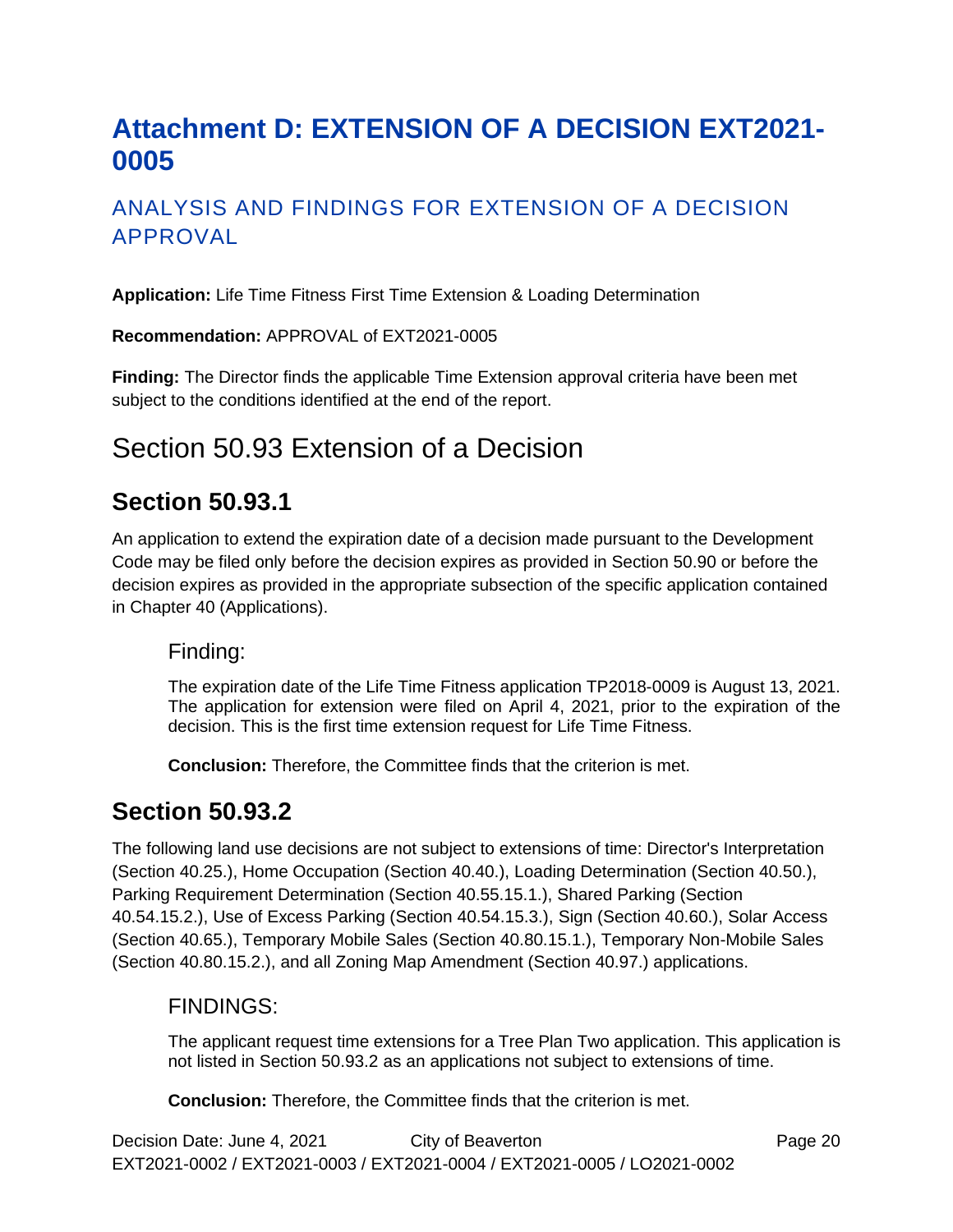# **Section 50.93.3**

A land use decision may be extended no more than two (2) times.

### FINDINGS:

This is the first request to extend the expiration date for this application.

**Conclusion:** Therefore, the Committee finds that the criterion is met.

# **Section 50.93.4**

Extension of a land use decision for an application not listed in Section 50.93.2. may be granted for a period of time not to exceed two (2) years, will be subject to a Type 2 review procedure, and must be found to be consistent with the approval criteria listed in Section 50.93.6.

## FINDINGS:

This is the first application for a time extension and has been processed according to the procedure for a Type 2 application, as specified in Chapter 50 of the City of Beaverton Development Code.

**Conclusion:** Therefore, the Committee finds that the criterion is met.

# **Section 50.93.5**

Extension requests shall provide mailed public notice to those parties identified in Section 50.40.2. In addition, the notice shall be mailed to the parties of record contained in the initial land use decision and any prior extension of time decision.

## FINDINGS:

Public notice for this time extension was mailed to the following: the applicant/property owner, Central Beaverton NAC Chair, all property owners within a three hundred foot radius of the subject site (in accordance with Section 50.40), and all parties who submitted written testimony for the previously approved Life Time Fitness project.

**Conclusion:** Therefore, the Committee finds that the criterion is met.

# **Section 50.93.6**

In order to approve an extension of time application, the decision-making authority shall make findings of fact based on evidence provided by the applicant demonstrating that all the following criteria are satisfied.

A. It is not practicable to commence development within the time allowed for reasons beyond the reasonable control of the applicant.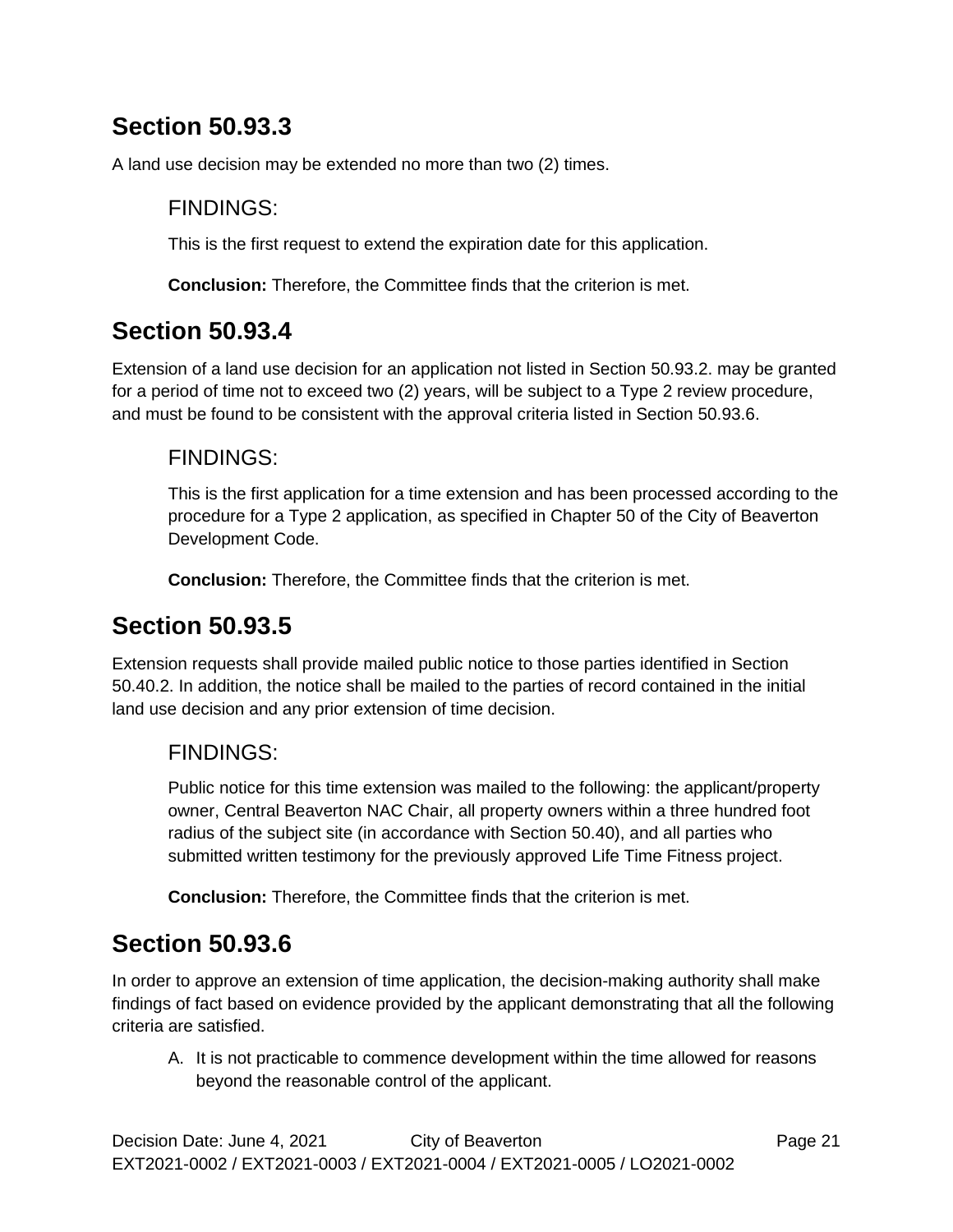- B. There has been no change in circumstances or the applicable regulations or Statutes likely to necessitate modification of the decision or conditions of approval since the effective date of the decision for which the extension is sought.
- C. The previously approved land use decision is not being modified in design, use, or conditions of approval.

#### FINDINGS:

The applicant states that on March 8, 2020 Governor Brown issued a state of emergency due to the COVID-19 outbreak, shortly thereafter the World Health Organization declared the outbreak and pandemic and the United States declared a national emergency. As of the date of this report the COVID-19 pandemic and associated disaster orders remain effective. As a result of the COVID 19 pandemic the United States entered into a recession. Given social distancing and stay-at-home orders the fitness industry was greatly impacted by the pandemic and subsequent recession. Likewise the pandemic has affected the construction and development sectors of the economy through job site constraints as well as material shortages and/or price increases and logistical challenges.

Life Time states that their ability to commence development on the project was hindered by the broad consequences of the COVID-19 pandemic on the national economy. In particular, the concentrated effects of the pandemic on the fitness/health and construction/development sectors of the economy which made it infeasible for Life Time to commence development. Upon re-engaging subcontractors on the project, Life Time has experienced substantial cost increase and procurement lead times for required construction materials including lumber, fencing, steel reinforcements, resin-based materials and precast concrete structures. In addition, Life Time's consultants and development team have had delays due to the difficulties of scheduling on-site meetings, caused by social distancing restrictions, school closures, and inefficiencies associated with the remote working environment.

Life time is proceeding with construction on the project, but due to the COVID-19 pandemic slowdown and the reasons described above, which are beyond Life Time's reasonable power to guide or manage, Life Time may not be able to complete the level of construction necessary for vesting prior to their August 13, 2021 expiration date. Staff concurs that the COVID-19 pandemic and subsequent recession, construction delays, and cost increases show it was not practicable to commence development within the time allowed for reasons beyond the reasonable control of the applicant.

Staff finds that no significant changes have occurred to the applicable regulations that would result in the modification of the decision or the conditions of approval. The properties continue to be zoned Corridor Commercial (CC), Washington County Interim (WACnty), and Urban High Density (R1) and this request to extend the expiration date of the original approval contains no proposals to make any changes to the approved plans. No other regulations have come into effect by the City's partner agencies which would necessitate a new review of the previously approved applications.

The applicant does not propose any changes or modifications to the previously approved project or conditions of approval. As the previously approved Loading Determination application is not eligible for a time extension the applicant has applied concurrently for the exact same approval which was previously granted which, if approved would lead to no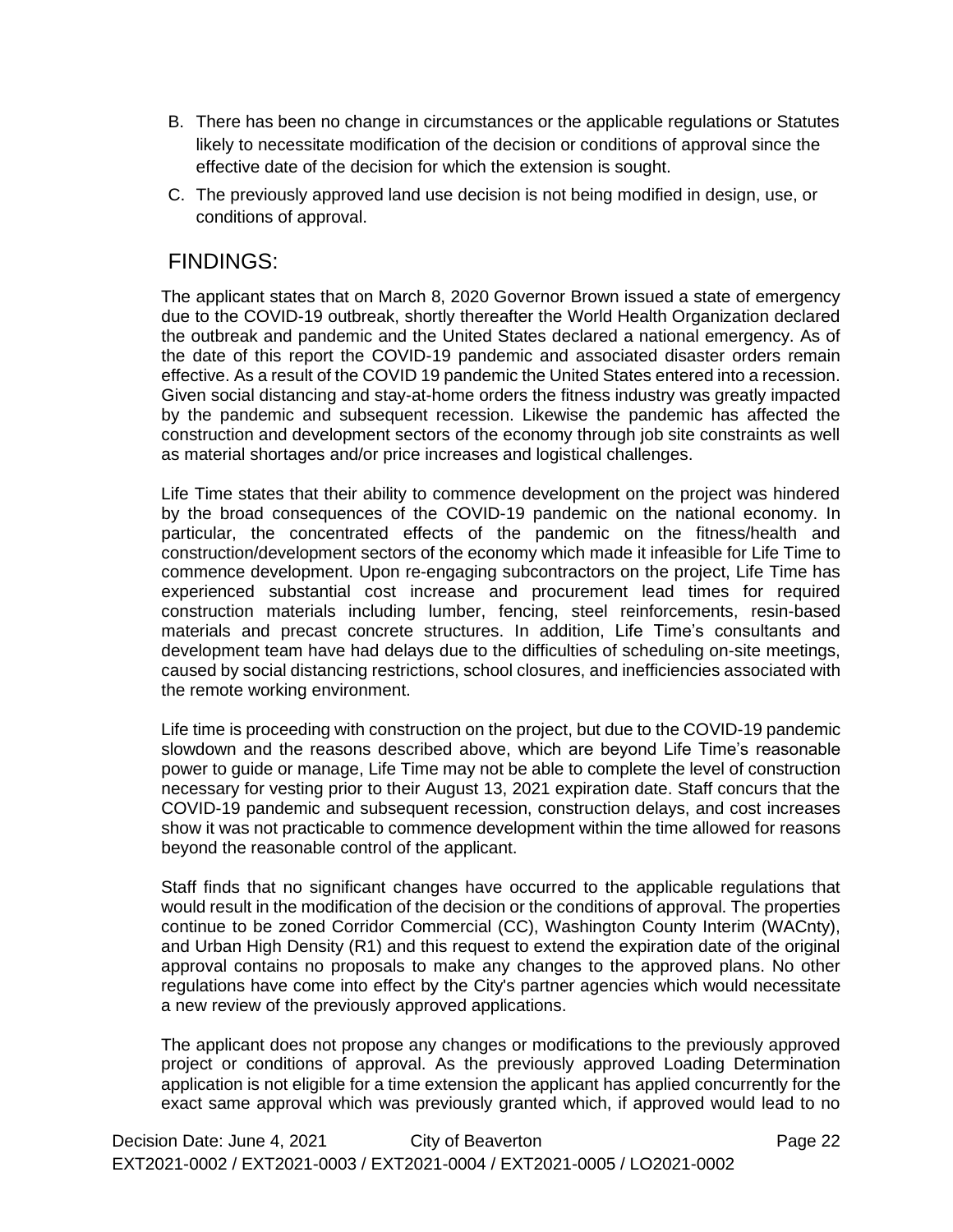change to the project overall. Staff recommends a condition of approval on the time extension applications that the Loading Determination be approved.

**Conclusion:** Therefore, the Committee finds that by meeting the conditions of approval the criterion is met.

# **CONCLUSION & RECOMMENDATION**

Based on the facts and findings presented, the Director Approves EX2021-0005 Life Time Fitness First Time Extension & Loading Determination, subject to the applicable conditions identified in Attachment F.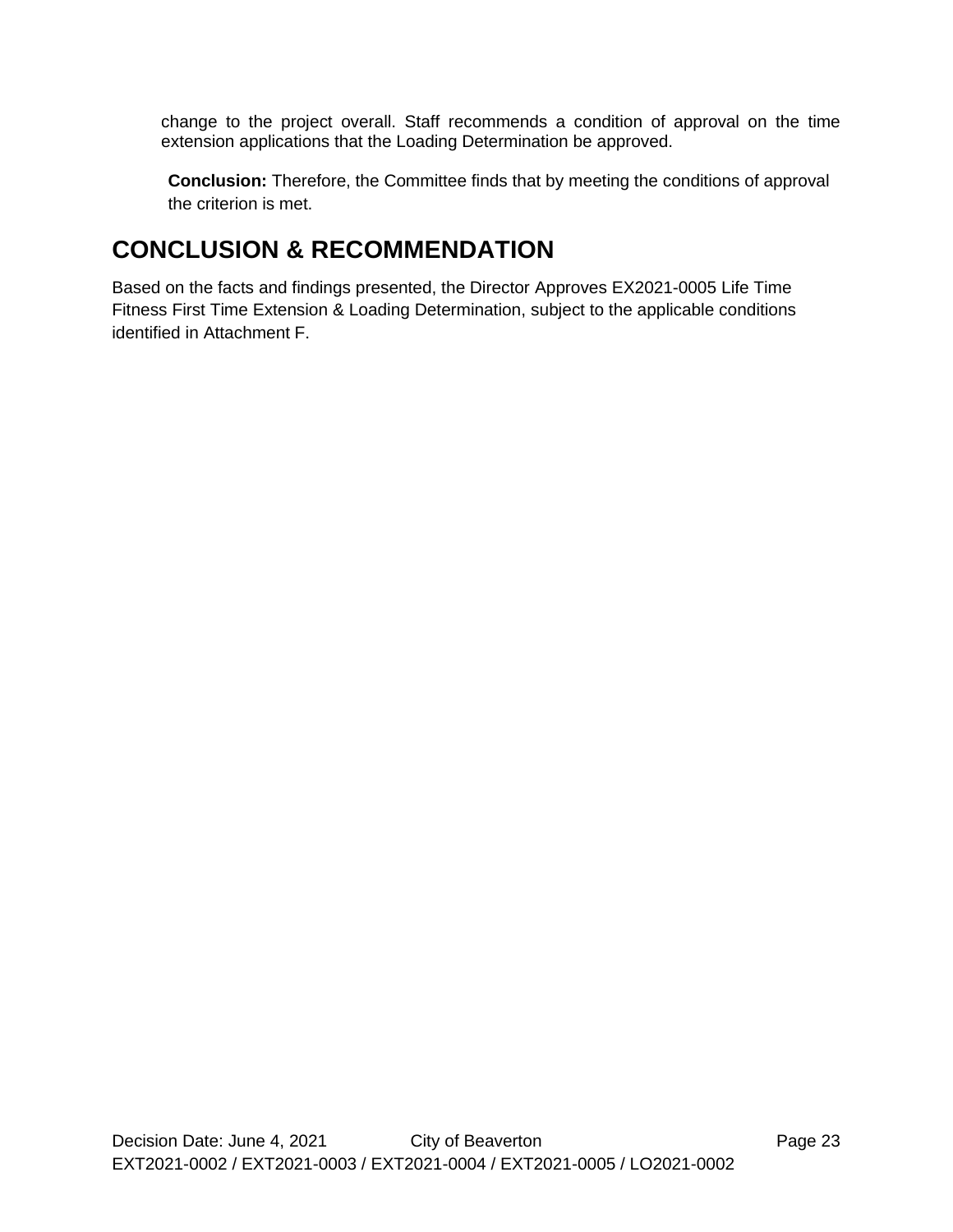# <span id="page-25-0"></span>**Attachment E: LOADING DETERMINATION LO2021- 0002**

## ANALYSIS AND FINDINGS FOR LOADING DETERMINATION APPROVAL

**Application:** Life Time Fitness First Time Extension & Loading Determination

**Recommendation:** APPROVAL of LO2021-0002

**Finding:** The Director finds the applicable Loading Determination approval criteria have been met subject to the conditions identified at the end of the report.

## Section 40.50.05 Purpose

*The purpose of a Loading Determination is to establish mechanism to determine or modify the required number of off-street loading spaces or modify the off-street loading space dimensions*  in advance of, or concurrent with, applying for approval of an application, development, permit, *or other action.*

*This Section is carried out by the approval criteria listed herein.*

## Decision Making Authority Standards for Approval

Section 40.50.15.1.C of the Development Code provides standards to govern the decisions of the decision-making authority as they evaluate and render decisions on Loading Determination applications. The decision-making authority will determine whether the application as presented meets the Loading Determination approval criteria. The decision-making authority may choose to adopt, not adopt, or modify staff's findings. In this attachment to the staff report, staff evaluates the application in accordance with the approval criteria for Loading Determination applications.

*In order to approve a Loading Determination application, the decision-making authority shall make findings of fact based on evidence provided by the applicant demonstrating that all the following criteria are satisfied:*

## **Section 40.50.15.1.C.1**

The proposal satisfies the threshold requirements for a Loading Determination application.

#### Finding:

The applicant proposes to reduce the number of loading berths required for the proposed development from five (5) Type B berths to two (2). The applicant's request to reduce the number of required loading spaces meets Threshold 2 for a Loading Determination application: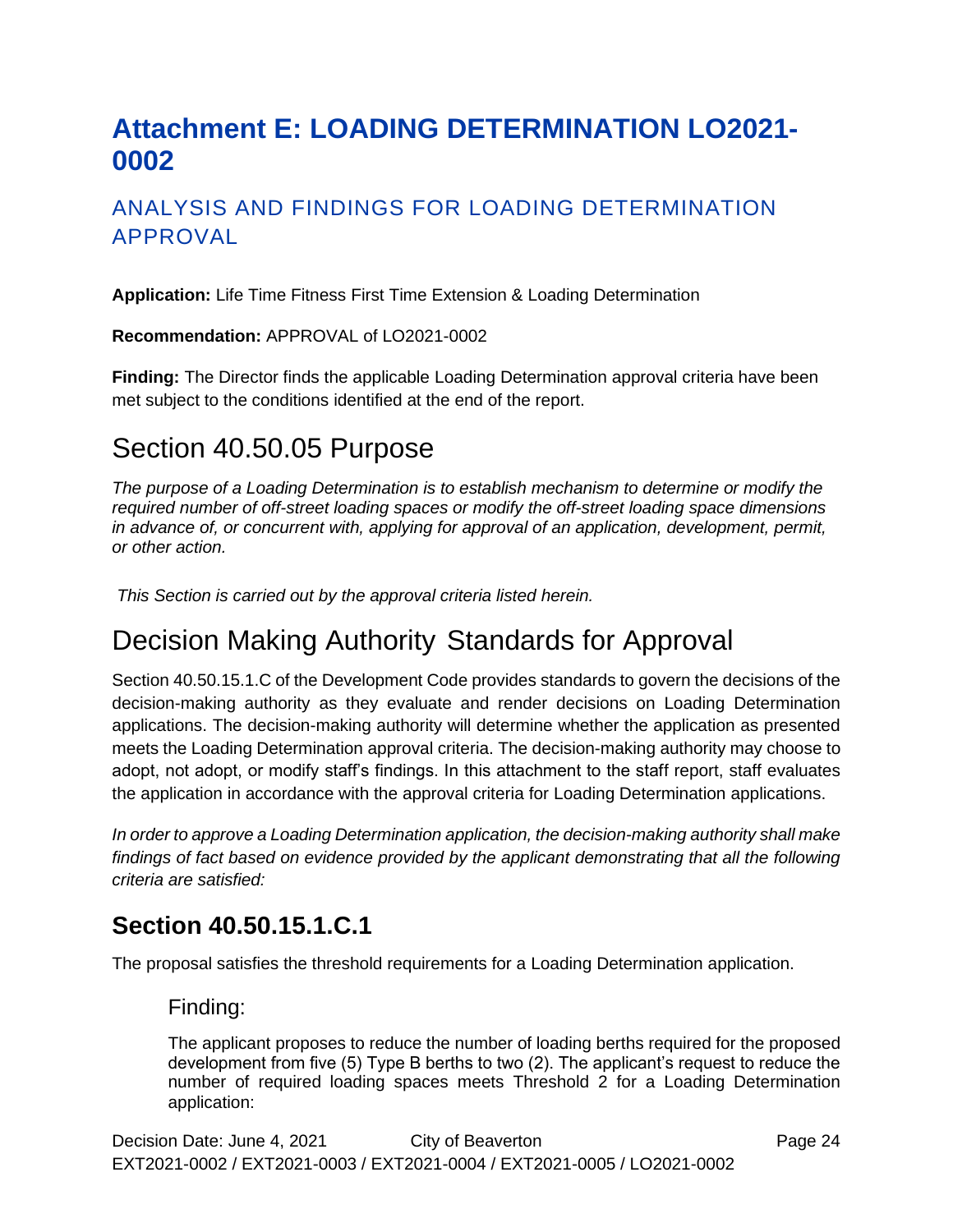*Threshold 2: A request to modify the total number of off-street loading spaces from the required number listed in Section 60.25 (Off-Street Loading) of this code.*

**Conclusion:** Therefore, the Committee finds that the criterion is met.

## **Section 40.50.15.1.C.2**

All City application fees related to the application under consideration by the decision making authority have been submitted.

#### FINDINGS:

The applicant paid the required fee associated with a Loading Determination application.

**Conclusion:** Therefore, the Committee finds that the criterion is met.

## **Section 40.50.15.1.C.3**

The determination will not create adverse impacts, taking into account the total gross floor area and the hours of operation of the use.

### FINDINGS:

The applicant states that the project can successfully operate with two loading berths. The applicant maintains numerous facilities throughout the county that accommodate loading needs through two type B loading berths. Café deliveries occur 2-3 times per week and typically occur with box trucks. Pool chemicals are delivered in small quantities at a frequency ranging from monthly to quarterly depending on the season. Beyond typical garbage service these are the only services that require loading for the building on a regular basis.

Staff concurs that given the limited delivery needs, on-site facilities and applicant control of delivery times, the proposed loading space can adequate serve the proposed development without adverse impacts.

**Conclusion:** Therefore, the Committee finds that the criterion is met.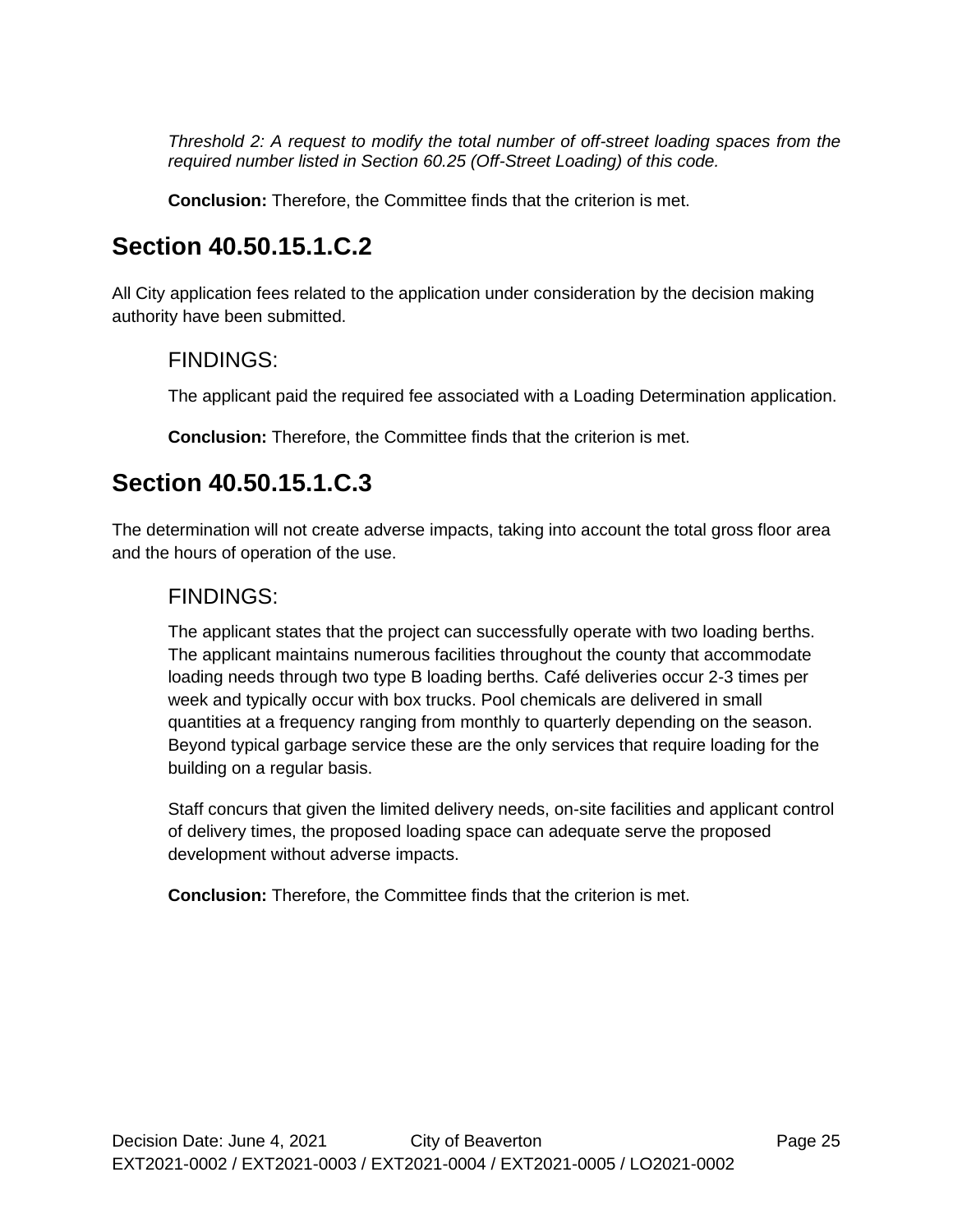# **Section 40.50.15.1.C.4**

There are safe and efficient vehicular and pedestrian circulation patterns within the boundaries of the site and in connecting with the surrounding circulation system.

## FINDINGS:

The applicant states that the loading berth is served by an internal service road, providing safe, efficient vehicle movements away from the primary building entrances. No pedestrian connections will be obstructed by the loading berths. The Director concurs that the loading berths are located in a way to allow for safe circulation patterns.

**Conclusion:** Therefore, the Committee finds that the criterion is met.

# **Section 40.50.15.1.C.5**

The proposal will be able to reasonably accommodate the off-street loading needs of the structure.

## FINDINGS:

Staff cites the conceptual schedule identified in the response to criteria three. The loading needs can be met with two loading berths through coordinated delivery schedules.

**Conclusion:** Therefore, the Committee finds that the criterion is met.

# **Section 40.50.15.1.C.6**

The proposal is consistent with all applicable provisions of Chapter 60 (Special Requirements) and that the improvements, dedications, or both required by the applicable provisions of Chapter 60 (Special Requirements) are provided or can be provided in rough proportion to the identified impact(s) of the proposal.

## FINDINGS:

The applicant proposes this Loading Determination to re-entitle the exact same approval which was granted as part of the Life Time Fitness approval in 2019. This application is made in association with four (4) requests for a time extension for the other applications associated with the Life Time Fitness project. Loading Determinations are specifically not eligible for Time Extension request and therefore the applicant must reapply for the Loading Determination. The applicant does not propose any changes to the previously approved Loading Determination or Time Extension applications. The 2019 City Staff Report which evaluated compliance with Chapter 60 standards is provided by the applicant for reference and finds that all applicable sections of Chapter 60 are met by the proposal. The only portions of Chapter 60 which are applicable to this request are those related to Loading Berths. The applicant proposes to modify the number of loading berths required but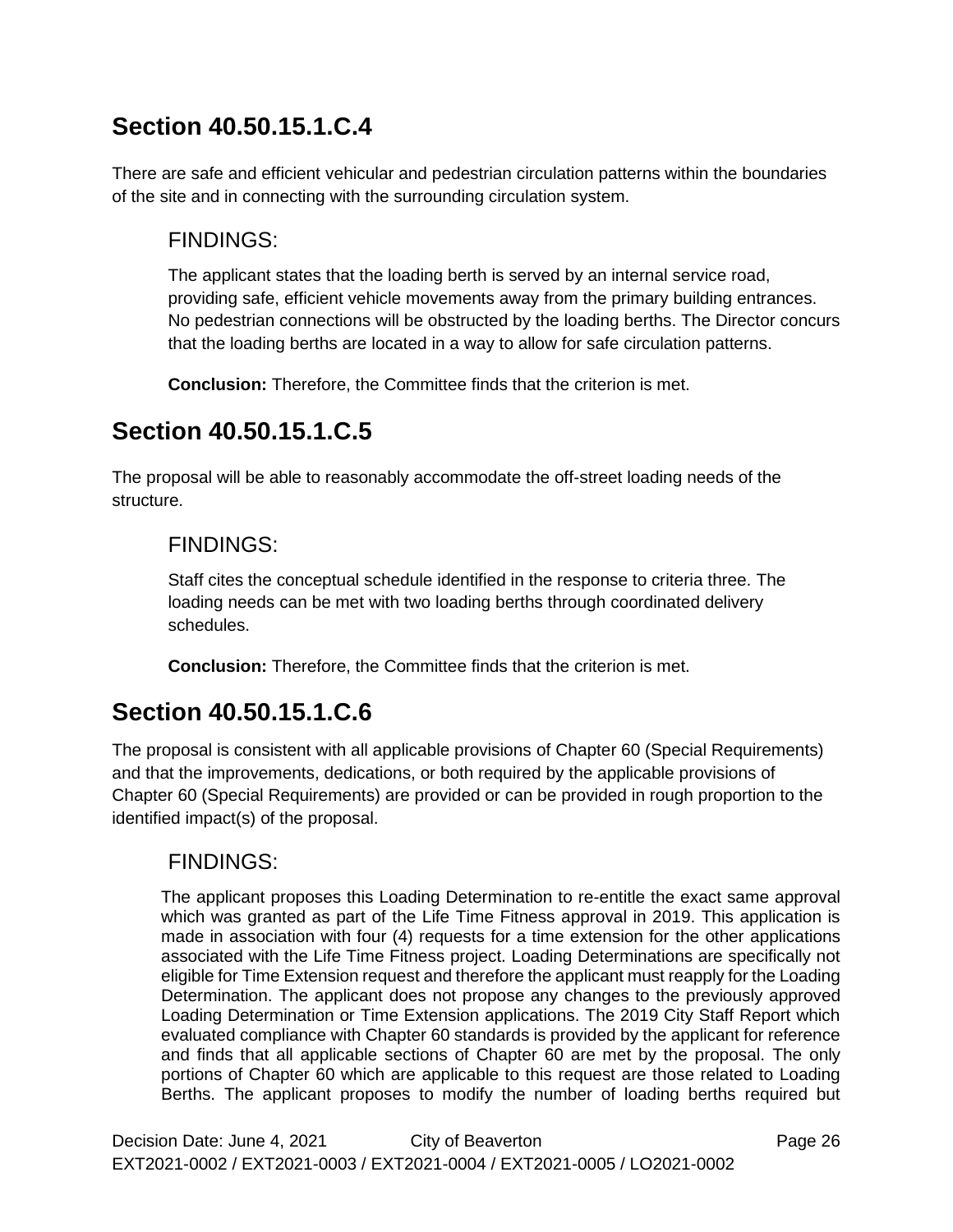complies with the required loading berth dimensions. Therefore, staff finds that the proposal complies with the applicable Chapter 60 criteria.

**Conclusion:** Therefore, the Committee finds that the criterion is met.

# **Section 40.50.15.1.C.7**

Adequate means are provided or can be provided to ensure continued periodic maintenance and necessary normal replacement of the following private common facilities and areas: drainage ditches, roads and other improved rights-of-way, structures, recreation facilities, landscaping, fill and excavation areas, screening and fencing, ground cover, garbage and recycling storage areas and other facilities not subject to periodic maintenance by the City or other public agency.

## FINDINGS:

The applicant states that the site will be maintained as required. Staff finds nothing in the design or layout of the common facilities that would preclude adequate maintenance of the site.

**Conclusion:** Therefore, the Committee finds that the criterion is met.

## **Section 40.50.15.1.C.8**

The proposal contains all applicable application submittal requirements as specified in Section 50.25.1 of the Development Code.

### FINDINGS:

The applicant has submitted all documents related to this request for Loading Determination approval. The application was submitted on April 4, 2021 and deemed complete on April 21, 2021.

**Conclusion:** Therefore, the Committee finds that the criterion is met.

## **Section 40.50.15.1.C.9**

Applications and documents related to the request, which will require further City approval, shall be submitted to the City in proper sequence.

#### FINDINGS:

The applicant has submitted all documents related to this request for Loading Determination approval. Four Time Extension applications are being processed concurrently with the subject request for a Loading Determination. The Loading Determination application is dependent upon approval of the Time Extension applications. Staff recommend a condition of approval which states that approval of the Loading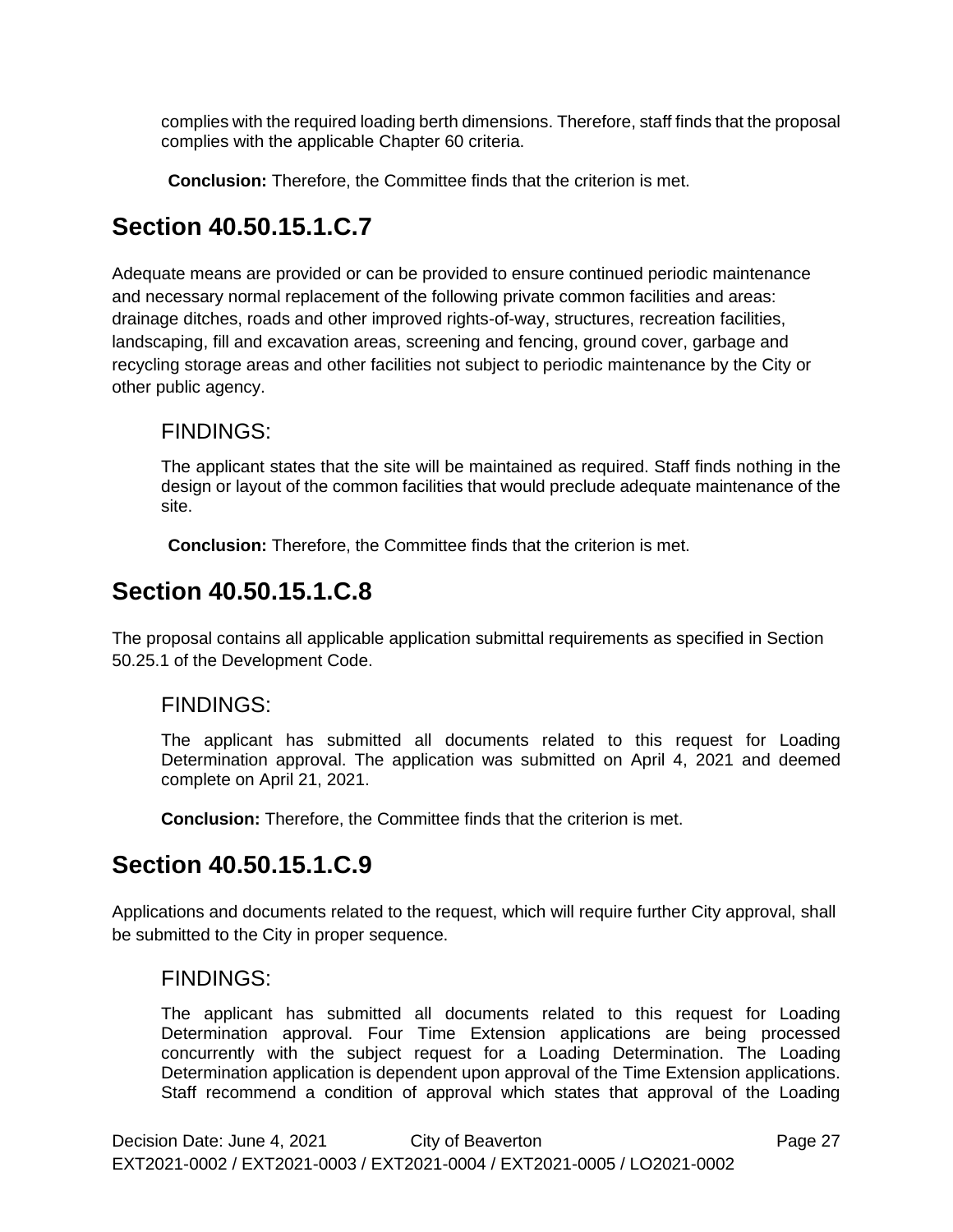Determination application is subject to approval of the Time Extension applications.

**Conclusion:** Therefore, the Committee finds that by meeting the conditions of approval the criterion is met.

## **CONCLUSION & RECOMMENDATION**

Based on the facts and findings presented, the Director Approves LO2021-0002 Life Time Fitness First Time Extension & Loading Determination, subject to the applicable conditions identified in Attachment C.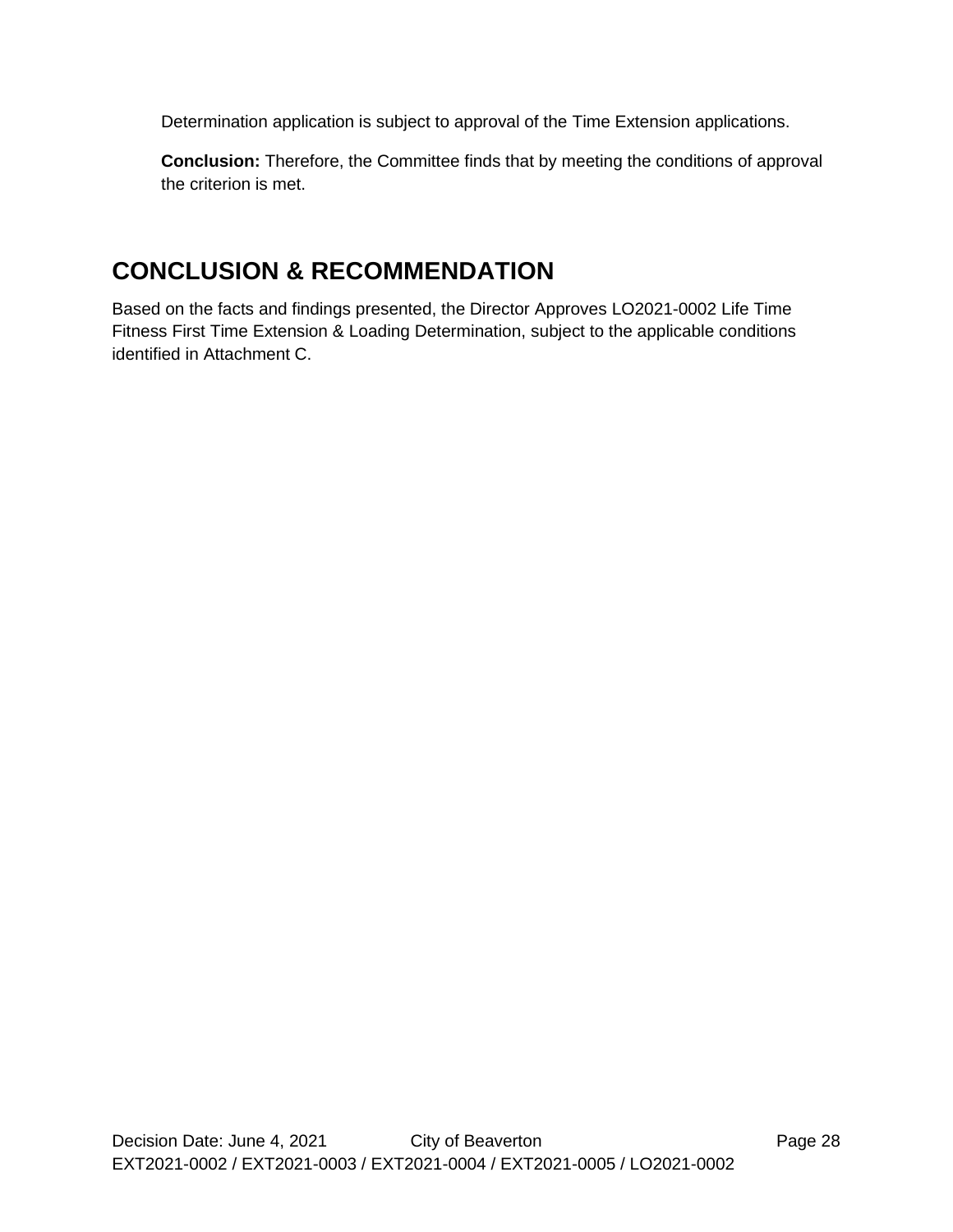# <span id="page-30-0"></span>**Attachment F: CONDITIONS OF APPROVAL**

## **Extension of a Decision (EXT2021-0002)**

- A. General Conditions:
	- 1. All construction shall be carried out in accordance with the plans submitted and approved with the Life Time Fitness project (DR2018-0128). All conditions of approval from the original approval for Life Time Fitness remain in force and must be complied with. No changes to the previously approved plans are permitted with this approval. Any changes to the approved plans will require new land use approval. (Planning / JF)
	- 2. This approval will expire August 13, 2023 unless the approvals are enacted through issuance of a full Site Development permit and adequate construction, pursuant to Section 50.90 of the City of Beaverton Development Code. (Planning / JF)
	- 3. The associated Loading Determination application (LO2021-0002) must be approved. (Planning / JF)

## **Extension of a Decision (EXT2021-0003)**

- A. General Conditions:
	- 1. All construction shall be carried out in accordance with the plans submitted and approved with the Life Time Fitness project (LD2019-0008). All conditions of approval from the original approval for Life Time Fitness remain in force and must be complied with. No changes to the previously approved plans are permitted with this approval. Any changes to the approved plans will require new land use approval. (Planning / JF)
	- 2. This approval will expire August 13, 2023 unless the approvals are enacted through issuance of a full Site Development permit and adequate construction, pursuant to Section 50.90 of the City of Beaverton Development Code. (Planning / JF)
	- 3. The associated Loading Determination application (LO2021-0002) must be approved. (Planning / JF)

## **Extension of a Decision (EXT2021-0004)**

- A. General Conditions:
	- 1. All construction shall be carried out in accordance with the plans submitted and approved with the Life Time Fitness project (SDM2018-0007). All conditions of approval from the original approval for Life Time Fitness remain in force and must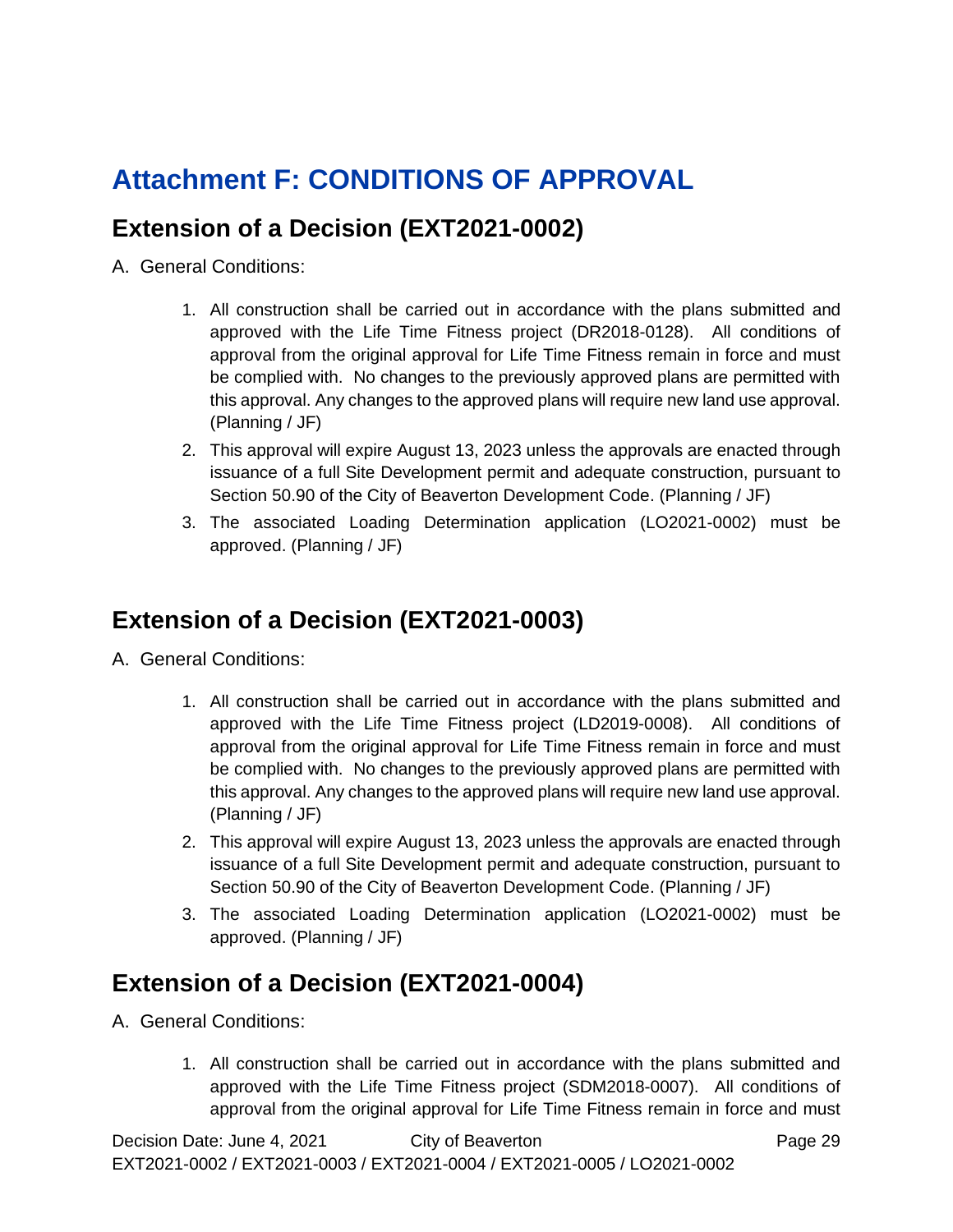be complied with. No changes to the previously approved plans are permitted with this approval. Any changes to the approved plans will require new land use approval. (Planning / JF)

- 2. This approval will expire August 13, 2023 unless the approvals are enacted through issuance of a full Site Development permit and adequate construction, pursuant to Section 50.90 of the City of Beaverton Development Code. (Planning / JF)
- 3. The associated Loading Determination application (LO2021-0002) must be approved. (Planning / JF)

# **Extension of a Decision (EXT2021-0005)**

- A. General Conditions:
	- 1. All construction shall be carried out in accordance with the plans submitted and approved with the Life Time Fitness project (TP2018-0009). All conditions of approval from the original approval for Life Time Fitness remain in force and must be complied with. No changes to the previously approved plans are permitted with this approval. Any changes to the approved plans will require new land use approval. (Planning / JF)
	- 2. This approval will expire August 13, 2023 unless the approvals are enacted through issuance of a full Site Development permit and adequate construction, pursuant to Section 50.90 of the City of Beaverton Development Code. (Planning / JF)
	- 3. The associated Loading Determination application (LO2021-0002) must be approved. (Planning / JF)

# **Loading Determination (LO2021-0002)**

- A. General Conditions:
	- 1. The associated Time Extension applications (EXT2021-0002/ EXT2021-0003 / EXT2021-0004 / EXT2021-0005) must be approved. (Planning / JF)